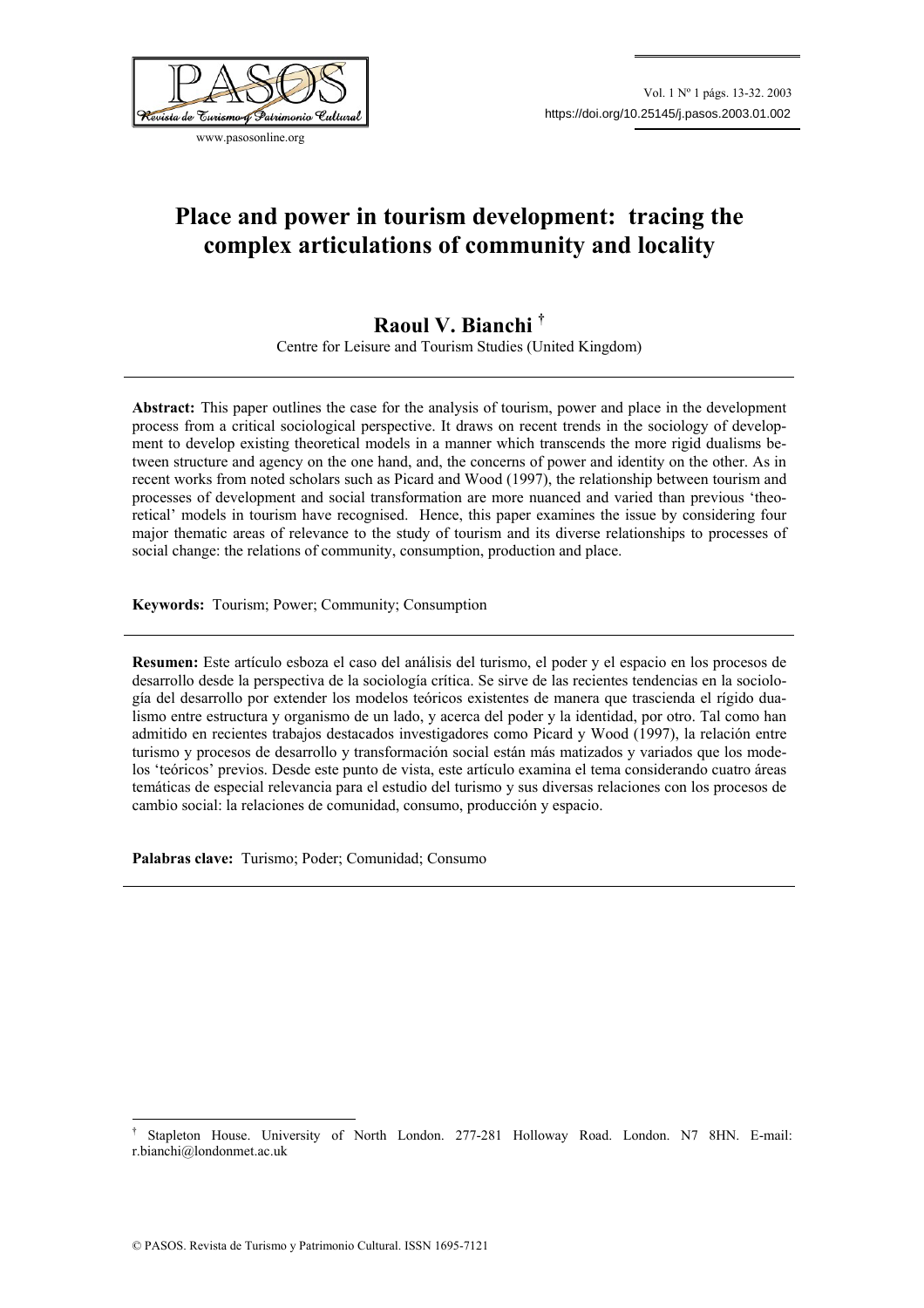# **Introduction**

A cursory glance at the literature on tourism development points to continuing tensions between a problem-solving pragmatism on the one hand, and the emergence of critical analyses on the other. A number of studies have tackled the critical analysis of tourism from a more structural and/or institutional perspective, including research on the commodification of place in post-industrial tourim (Britton 1991), the economic geography of tourism systems (Ioannides and Debbage 1998), and the politics of tourism policy and planning (Hall 1994; 2000a).

From an altogether different theoretical angle, there is a growing field of research that rejects the apparent essentialisms associated with the neo-colonialist model in tourism (see, for e.g. Britton 1982; Palmer 1994), and deals with a more nuanced analysis of the complex strategies of negotiation and engagement with capitalist modernity as manifest in tourism (Picard and Wood; Oakes 1998). Notions of 'hybridity' and 'diversity' are central to a number of other recent studies which embrace a post-colonial stance (hence the centrality of authors such as Foucault and Bhabha within their writings), whose concern it is to reveal the more composite nature of power relations (Cheong and Miller 2000), and strategies of cultural production within tourism (Hollinshead 1998, 1999).

While tourism development studies have had a tendency to give primacy to structure over agency, thus ignoring the creative engagement of local populations with different modalities of tourism development, others have emphasised the study of diversity, in isolation from the hierarchical structures of power which connect localities to the wider political economy. Theoretical shortcomings within the literature have already been noted elsewhere (for e.g. Allcock 1983; Nash 1996; Milne 1998), however, it is argued here that an emergent set of antagonisms can be discerned within the now more mature field of critical tourism studies. It is thus the intention of this paper to analyse a way forward for our understanding of tourism, power and place in the development process, that transcends the

dualisms between normative preoccupations with difference and diversity on the one hand, and inequality and power on the other.

This brief review constitutes a platform upon which to argue for a more rigorous and nuanced consideration of tourism and social transformation, which considers the relations of consumption, production and transformation of space engendered by historically-specific dynamics of tourism development. It elucidates upon existing and potential critical research into processes of tourism development which examine the historical variations in the forms of capitalist development which condition the development of tourism, in conjunction with the political agency of the state. As already stated by Hall (1994: 13), nor can the complex articulations of power within tourism be effectively analysed through recourse to the apparently value-free approaches postulated by the pragmatic school of tourism planning and policymaking studies.

They are underpinned by a pluralist conception of power which challenges the possibility of revealing the systemic sources of inequality and range of antagonisms within tourism development processes by virtue of their implicit acceptance of the prevailing social order. An historical comparative approach to the study of tourism development that is sensitive to the different contexts of development offers an alternative paradigm of analysis which also calls into question the anti-essentialism of Foucauldain/post-colonial approaches to tourism, which arguably privilege the understanding of diversity at the expense of structural inequalities in the development process.

#### **Tourism Resort Development: Community vs Commodity ?**

During the 1960s and 1970s, at the time when the anthropology of tourism was beginning to emerge as a discrete area of study, the study of tourism's 'impact' upon host societies, served to consolidate the notion of the 'community' as an entity under threat from external forces of change. In the 1970s, as grassroots movements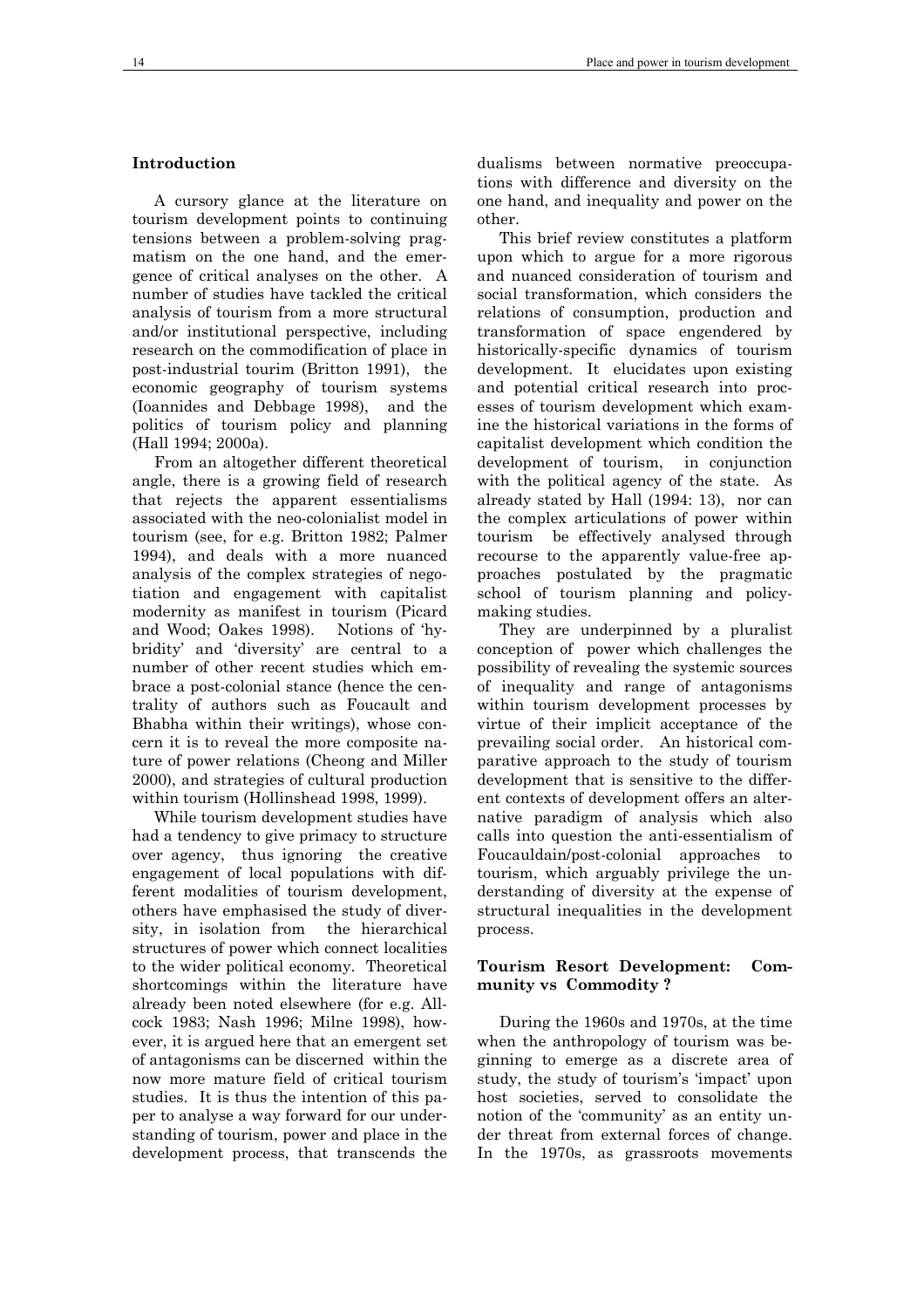began to find a voice in international policy forums, calls for local participation were sometimes reflected in concrete programmes supported by international aid agencies, such as the integrated village tourism project in the Lower Casamance region of Senegal (Saglio 1979).

Yet the emergence of the term 'community' in the tourism literature occurred at a time when its analytical usefulness was already beginning to be heavily questioned in the social sciences (Boissevain 1975), an issue to which I will return again below. More recently, the community has reemerged as an object of social inquiry and mobilising ideology (e.g. Etzioni 1993) in response to the radical conservatism of the 1980s and its associated neo-liberal economic policies which have de-stabilised communities and led to the disintegration of the social fabric in Western industrialized societies (Hutton 1996). The attachment to 'community' as a territorially fixed notion, has received even greater impetus as the impacts of globalisation and rapid changes in communications technologies serves to further accentuate feelings of dislocation and up-rootedness (Lash and Urry 1994).

The relationship between community, place and power is relevant for the examination of tourism development, particularly with regard to the 'community-based' approaches to tourism planning and development (Murphy 1985; Haywood 1988; Brohman 1996) and the evaluation of residents' perceptions of tourism (Pearce et al. 1996). Since Murphy's (1985) well-known publication, there has been a proliferation of studies which share the basic proposition that the involvement of residents in decisionmaking is the key to sustainable tourism development and furthermore would engender increased acceptance and legitimacy of tourism as an economic development policy. A number of authors focused on an attempte to postulate 'normative' models of community planning in order to involve different 'stakeholders' in the decisionmaking process (Jamal and Getz 1995; Timothy 1998), or foster cooperation between different government agencies and the public and private sectors (Timothy 1998), whilst others have evaluate the effectiveness of collaborative decision-making

in the reduction of power imbalances between different stakeholders (Bramwell and Sharman 1999). "Resident-responsive tourism" has thus been viewed as a central mobilising concept around which governments could construct more equitable planning of tourism development and simultaneously overcome resistance to tourism within some segments of the community (Brent Ritchie 1993).

Nevertheless, patterns of participation and community involvement in tourism have been the focus of critical attention in recent years (see Milne 1998). For example, Taylor (1995) argued that community participation represents a highly romanticized view of communal responsiveness and cohesion, and furthermore, highlighted the contradiction inherent in Murphy's (1985) model, whereby local residents are invited to participate in the decision-making process whilst simultaneously being expected to become part of the product. Joppe (1997) notes that in contrast to traditional notions of 'community economic development', which are locally-driven and embrace areas such as the social economy, 'community tourism development' tends to be top-down and driven by governments. Both Hall (1994) and Joppe (1997) have pointed out that a major weakness of prescriptive community tourism planning models is due to the fact that they tend to be based on a pluralist conception of power, in which conflict is overt and power is distributed relatively evenly, and that furthermore, it is assumed that consensus can be achieved via the implementation of adequate deliberative mechanisms (eg. Simmons 1994).

Most, if not all, studies concerned with community involvement in tourism, recognise the complex and stratified nature of communities (eg. Ryan and Montgomery 1994), however, they still do not go far enough in terms of theorizing the nature of power, conflict, development and political agency in the context of tourism. Indeed, Hall (2000a: 33) argues that the community approach may offer little more than a useful starting point for the formulation of tourism policies. While there may be conceptual differences with regard to the notion of community participation in tourism, it still holds sway as a mobilising concept (Hall and Richards 2000).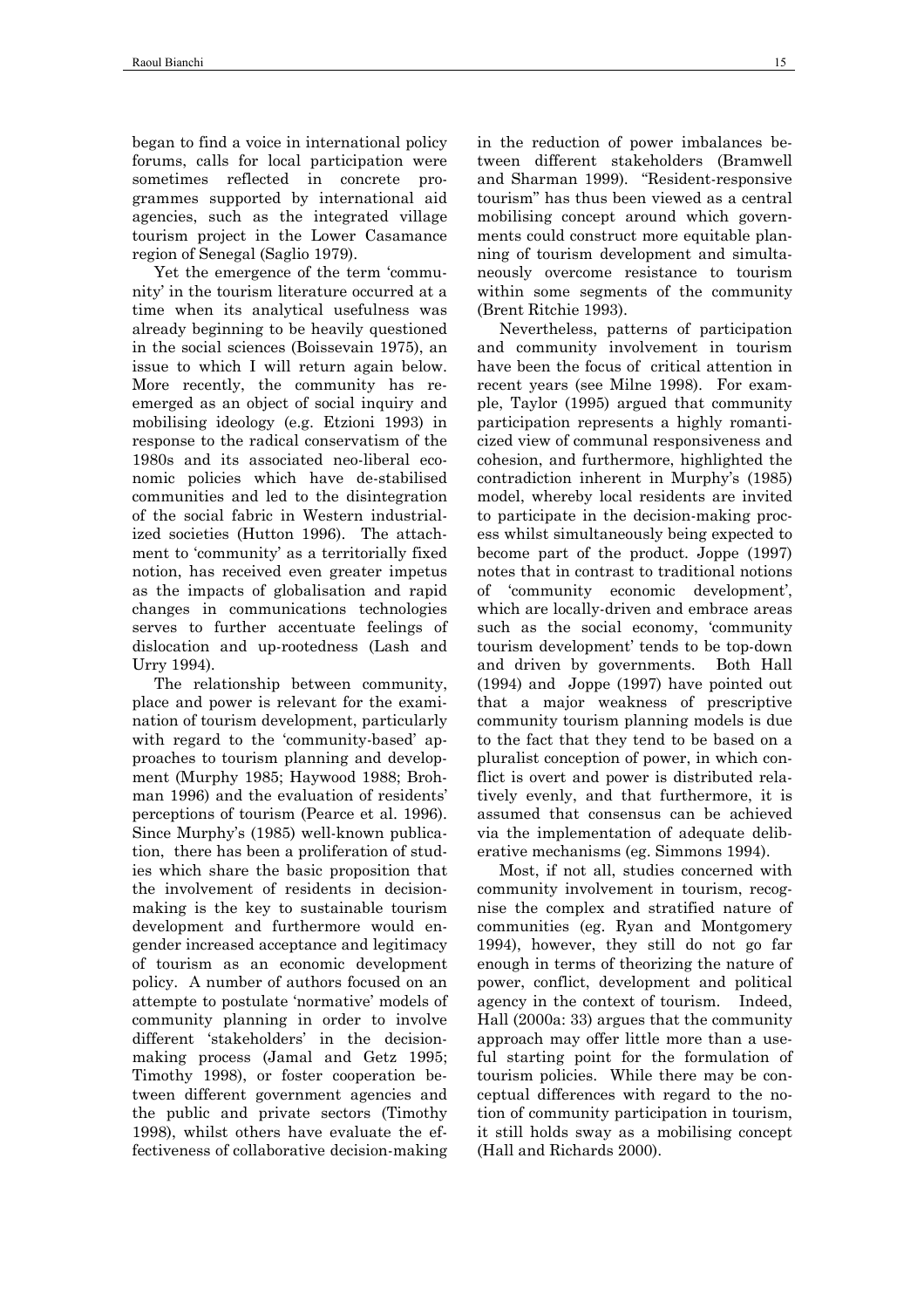Moreover it coalesces the current enthusiasm for notions such as 'social capital' within institutions promoting development assistance in areas such as the former Communist countries (Schuurman 2000: 18-19). Arguably, this reflects the North American bias in much of the literature, in so far as most of the case studies concern communities within the industrialised capitalist societies in which socioeconomic divisions between local residents, investors and state bureaucracies are perhaps not as significant as they are where tourism development in more peripheral and/or economically deprived regions is concerned.

 Indeed, the notions of local governance and community-based decision-making expressed in such models, tend to reflect the experiences of capitalist development in all but a few of the world's industrialcapitalist 'democracies', whilst ignoring the particular circumstances in which capitalism and political institutions have emerged in other parts of the world. It is therefore relevant that we theorize the boundaries of place prior to an examination of how tourism shapes the economy, society and political structure of destination communities.

#### **Conceptualising the Boundaries of Place**

Giddens (1991) argues that sociology has been too preoccupied with bounded notions of society, when in fact the processes of modernization linked to the historical evolution of capitalism by their very nature serve to undermine national boundaries, a point famously noted early on by Marx and Engels in The Communist Manifesto. Indeed, static and bounded notions of community were clearly reflected in a number of field studies carried out in the Mediterranean during the 1950s and 1960s (Boissevain 1979: 82). In their attempt to delineate the values which served to create consensus and reproduce the boundaries of community, they attributed a universal set of values (principally, the 'honour' and 'shame' complex) across a variety of Mediterranean social systems which set them apart from other European societies (Goddard et al. 1996: 7).

By the 1970s onwards these accounts of Mediterranean social structure began to be

criticised for their preoccupation with small-scale, face-to-face (predominantly rural) societies, viewed in isolation from wider social processes (Boissevain 1975; 1979; Davis 1977; Gilmore 1982). At a time when much of southern Europe was undergoing dramatic social, economic and political transformations, uprooting agrarian populations, fuelling urban growth and the intensification of linkages to global markets, not to mention the expansion of tourism, it was evident that the isolated 'community' study was more a reflection of the anthropological imagination than it was an accurate rendering of the socioeconomic reality of this region. In a particularly stinging attack, Llobera argues that part of this weakness stems from the fact that Mediterranean anthropology is the creation of the Anglo-Saxon anthropological imagination, underpinned by their monopoly of the "knowledge-product" (1986: 30).

In his recent critical exploration of the concept of 'society', Urry (2000:11) points out that the concept of society reflects a particular historical moment between 1700- 1900 which witnessed the emergence of industrial capitalism in western Europe and North America, in which societies became synonymous with "a nation-state, with clear territorial and citizenship boundaries and a system of governance over its particular citizens". Increasingly, he argues, the emergence of manifold global flows and networks problematises the raw material of sociological inquiry, that is, the ontological status of society itself. Indeed, Wood's (2000) examination of the effects of economic restructuring in the global cruise line industry, demonstrates the growth of transnational capital and its capacity to distance itself from the constraints of geography and state power. The implications of this claim are significant, not only for sociological inquiry into the nature of tourism and how it interacts with particular communities, but for the inhabitants of different localities and the need to locate oneself in relation to the 'fixed' coordinates of 'community', as well as the policy-makers, who attempt to monitor, regulate and control the numerous networks and mobilities that contest immutable boundaries of, for example, the 'nation'.

With particular regard to the relation-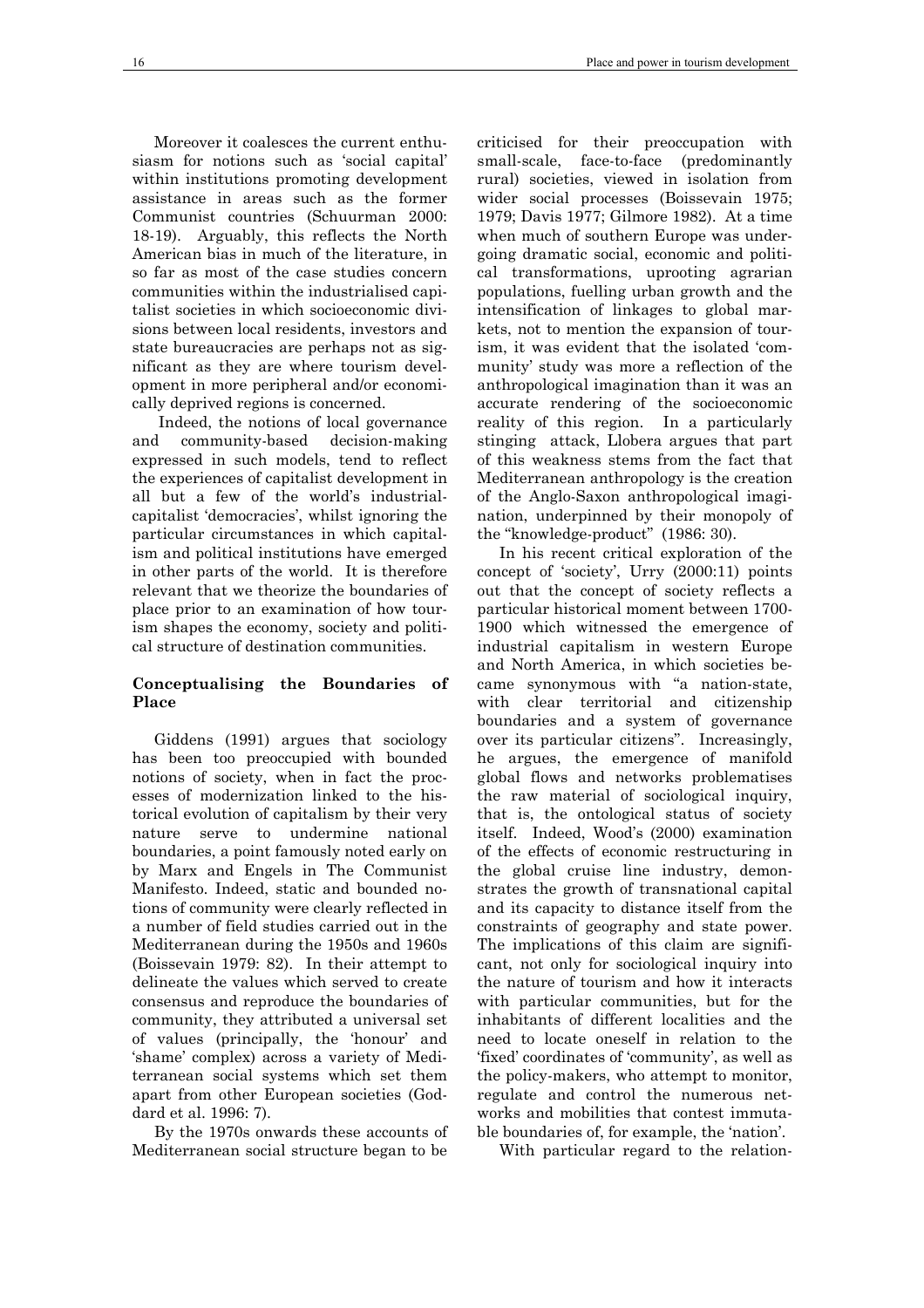ship between tourism and local cultures, Picard claims that "tourism cannot be conceived of outside culture at all: it is bound up in an ongoing process of cultural invention" (1995: 47). The implications of this presupposition are clear; we need to construct a more nuanced understanding of the complex relations between tourism, cultures, capital and the state. The transformation of societies which become incorporated into circuits of tourism development have thus lead to the dissolution of clear and immutable boundaries between the very 'ethnicities' that they originally gave rise to, that is, the 'tourist' and the 'resident' (cf. Jafari 1984).

Arguably, this distinction has always been more imagined than real, and never as marked as it was suggested in some of the earlier literature on the impacts of tourism (e.g. Mathieson and Wall 1982). Nevertheless, as the forces of globalisation intensify, tourism destinations, much like 'world cities' (Sassen 1991), can perhaps be envisaged as a nexus, situated at the interface of a transnational web of flows in which tourists, workers, migrants, and residents intersect (King 1995). The growth of regional economic unions (e.g. Asia-Pacific Economic Cooperation, EU, NAFTA), in order to facilitate the mobility of capital (and tourists) across political boundaries, is testament to the growing importance of transnational relations (see Hall 2000b). If the claims of Castells (1996) and Urry (2000) are to be believed then the question 'who are the locals'?, and 'to whom should strategies of community involvement respond?', are increasingly problematic in a world defined by transnational mobilities configured by networks rather than nations and communities with clearly delineated boundaries. Tourism thus both epitomises as well as reproduces the multi-layered mobilities which undermine mutually reinforcing hierarchies of territory, culture and the structures of power within the nation-state.

The identity of place can perhaps also be envisaged as a series of over-lapping "imagined worlds" or cultural landscapes which are experienced and constituted by human agency (Appadurai 1990). This is reflected in the work of Waldren (1996), who traces the shifting contours of insider/outside

identities in the touristic village of Deia in Mallorca. Here, the categories of host and guest, or rather, insider and outsider, are conceptualised in relation to the symbolic practices through which the different members of the village identify themselves in relation to each other, as well as distinct groups of outsiders. Her analysis reflects that of Harrison (1999), who deploys the concept of 'cultural boundaries' in order to examine the manner in which members of particular communities construct different representations of boundedness in opposition to either, the 'pollution' of putative notions of indigenous culture, or its 'appropriation' by outsiders.

Similarly, Fees (1996) demonstrates how the boundaries of local identity change over time, as different groups of residents seek to appropriate and regulate the means of authentification. Hollinshead (1998), is also a forceful exponent of the view that tourism exemplifies the discontinuous nature of boundaries between peoples, cultures and ethnic identities. In this respect, in so far as it is argued that tourism promotes the invention, reinvention and deinvention of difference, tourism highlights transitional spaces within cultural practices rather than transnational relations between classes.

Yet at the same time it is vital that we do not lose sight of the material economic and political circumstances which condition the struggle over the control of resources by the different interest groups brought together in the context of tourism development. Arguably, the work of anthropologists on the ground in a number of different contexts, has made a significant contribution to our understanding of the differentiated and uneven responses to tourism within specific localities (Boissevain 1996).

Culture rather than being seen as a static or organic entity, can be considered in terms of "a configuration of resources" which are appropriated, on the one hand, by political elites in order to reinforce a particular ideological construction of history/heritage - as evidenced in the Balkans (Allcock 1995), or alternatively, as a tool of resistance and appropriation of the forms of cultural representation sanctioned by state agency for tourism - as demonstrated by the complex tapestry of responses to tour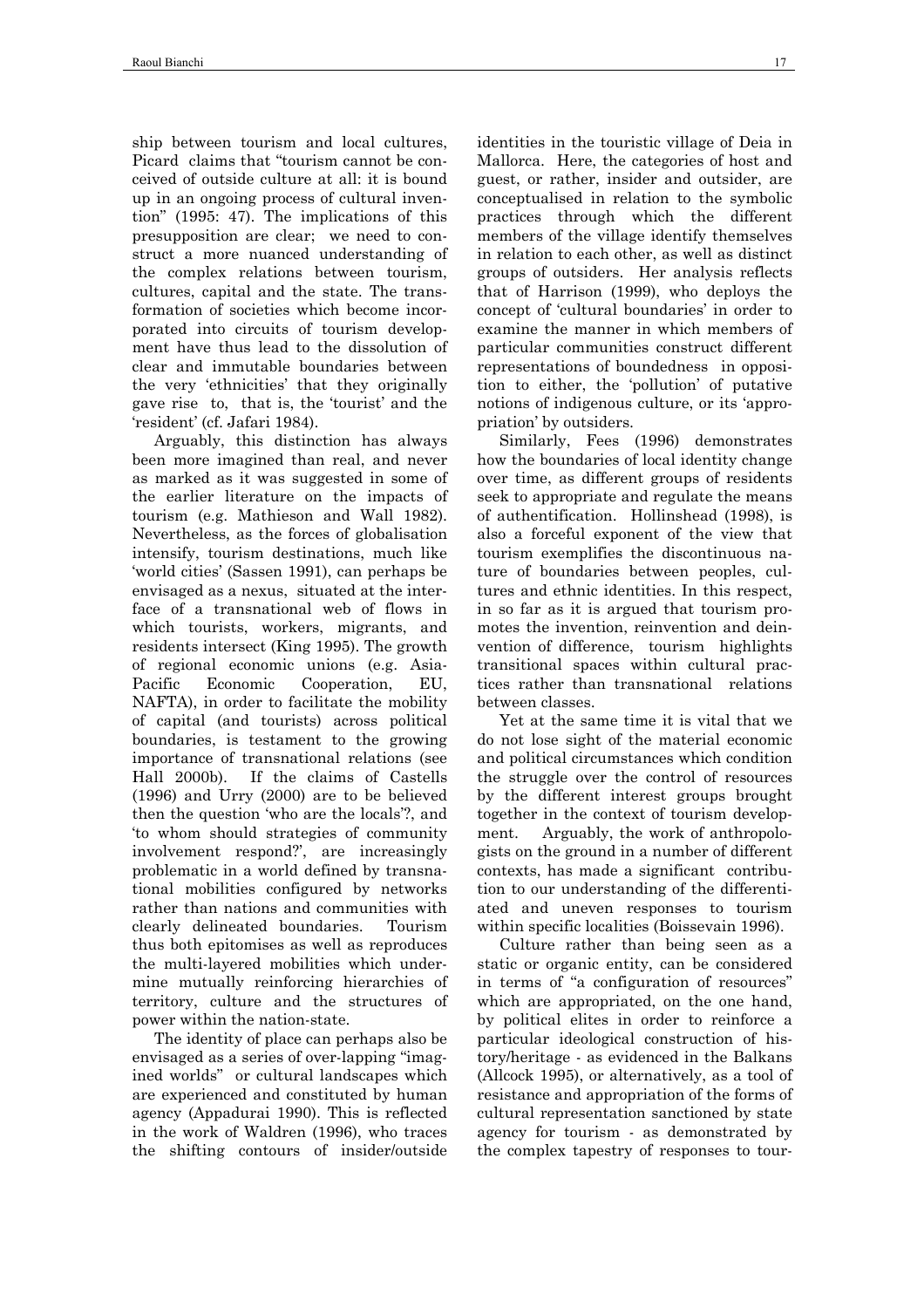ism in the collection of papers edited by Picard and Wood (1997).

Places are therefore not congruent with a specific geographical location, but are "constructed out of a particular constellation of social relations, meeting and weaving together at a particular locus" (Massey 1991: 28). However, as Bauman (1998) and Stephenson (1997) remind us, the contours of global mobility are highly stratified. The liberating forces of globalisation for some (diplomats, business executives, and academics who are not persecuted by their domestic political regimes) are mirrored in the increasing constraints of space for the migrant worker, refugee and different non-White communities. Moreover the contours of global mobility are accentuated by the transnationalisation of capital, which has seen power become increasingly disconnected from obligations (Bauman 1998: 9). Broadly in accordance with this view, Castells (1996) offers a succinct definition of place as a space of lived experiences, in contrast to the "space of flows" which constitutes a seamless web of inter-connected spaces (international airports, hotels. executive lounges) and telecommunications networks:

A place is a locale whose form, function and meaning are self-contained within the boundaries of physical contiguity. (Castells 1996: 423)

However, the conception of place as a refuge from the de-stabilising and hegemonic forces of global capital, is in danger of reducing it to an "oppositional category" and which, moreover, misinterprets its contradictory and hybrid characteristics (Oakes 1998: 62). Indeed, Castells (1996) is in danger of doing just that, and moreover provides little analysis of the interconnections between the different "spaces" and indeed how the agency of geographically distant actors may be directly implicated in the transformation of place. This is not to discard entirely the influence of geography on the constitution of relatively place-bound communities, but rather that we must recognise that individual localitites are increasingly inter-connected at different geographical scales via "multiple external connections" (Wolf 1982: 387), not least due to the increasingly transnational organisation of the relations of production

(Massey 1995: 66).

Thus, geographically dispersed social groups are bound together in asymmetrical relations of power via a series of different informational, cultural, economic and political flows and networks, defined by Massey as "power geometries" (1993). Where tourism development in a particular locality is concerned, the different actors involved will be endowed with unequal capacities to exploit the economic opportunities which present themselves, depending upon their ability to conceive, appropriate, regulate and control the means of tourist production.

Given that tourism embraces a number of heterogeneous process often characterised by a combination of different modes of production (cf. van der Werff 1980), a processual and non-bounded analysis of place is central to the examination of the material forces of economic change and political agency which underpin these social alignments, can provide a more nuanced insight into the relationship between tourism, power and socio-spatial transformations. In this respect it is important to consider some of the specific aspects of tourism as a commodity form, in particular the manner in which it appropriates people, places and pasts in the process of creating value.

### **Tourism Development and the Relations of Consumption**

Harvey's assertion that industrialization, which once produced urban forms, is now being produced by them (cited in Soja 1989:76), is a process also reflected in the logic of touristification which appropriates urban, as well as natural and cultural forms, as objects of consumption sui generis. The production and consumption of tourism experiences appropriates space and transforms landscapes, cultures and economies in a manner which can be distinguished from agrarian, industrial and other modes of capitalist development. First of all, tourism does not derive its end 'product' through the extraction of raw materials from the earth in order to then be processed or manufactured (ie. land as the 'subject' of labour), or invest labour and capital in order to cultivate produce on the land (land as 'object' of labour).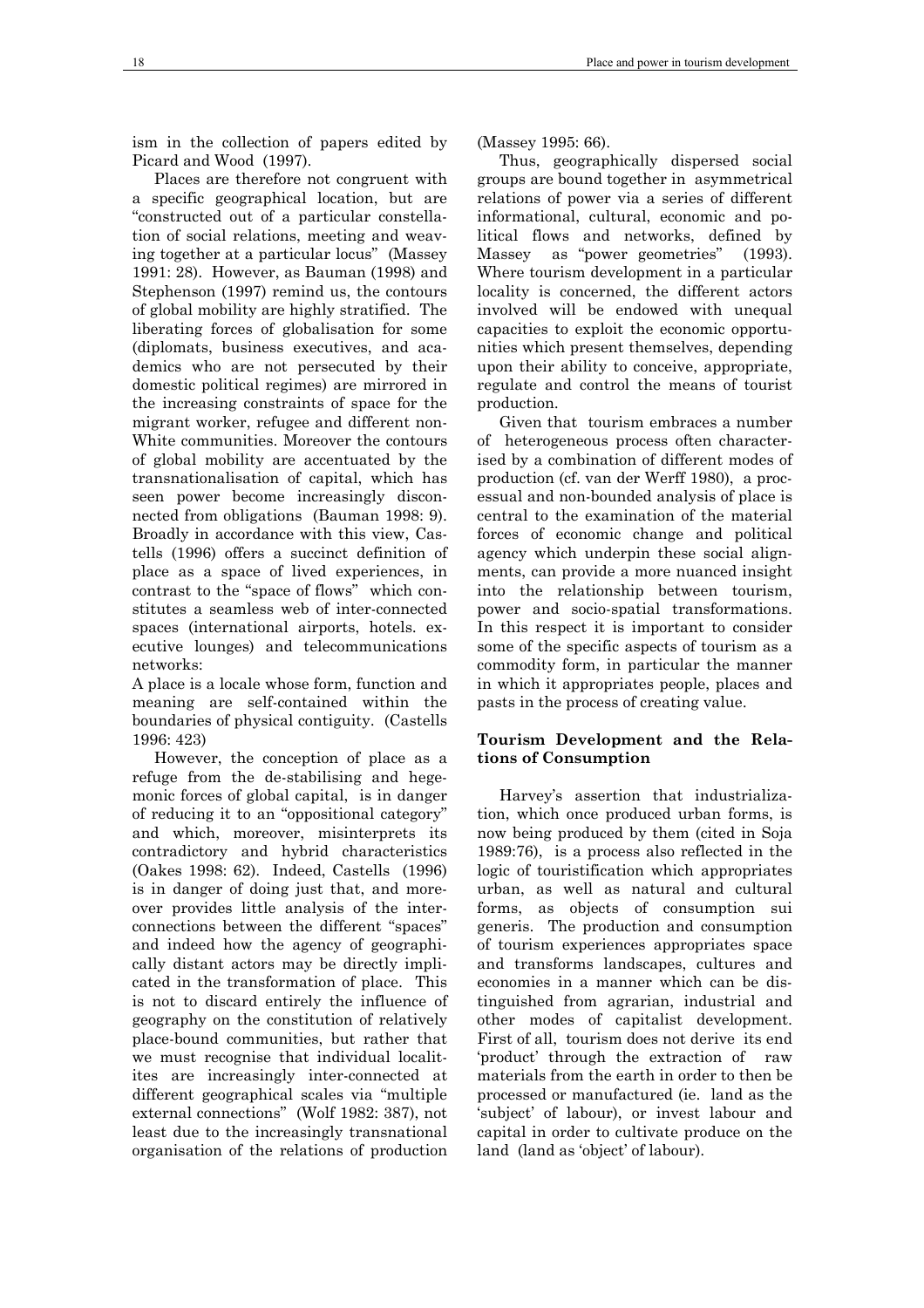Rather, the most characteristic feature of tourism is that it extends production into areas with no "intrinsic production potential" (Husbands 1981: 50); its raw materials thus embody distinctive and hybrid combinations of socio-cultural, natural and physical features (which more often than not bear the imprint of human intervention), and processes of societal development in the receiving society itself. Historical landscapes, natural and cultural monuments and people themselves become incorporated into the "tourist gaze" (Urry 1990), although the presence of capitalist commodity relations varies considerably within particular touristic landscapes.

Second, the consumption of the specific features of different touristic sites requires the movement of the tourist/consumer to the 'product' itself thereby converting space into the object of consumption rather than merely production (see Husbands 1981: 45). The landscape is altered for touristic purposes only in so far as the provision of built infrastructure for accommodation and ancillary facilities are required in order to facilitate the consumption of visual attractions or participation in recreational activities (eg. coastal tourism). The physical alteration or restructuring of space for the purpose of commoditizing touristic places tends to occur only in the case of contrived attractions (eg. theme parks) which have little or no organic relationship to the landscape in which they are situated (cf. Cohen 1994). In this respect tourism is not as physically constrained by geographic and environmental features of the landscape, beyond of course the importance of the climate, as for example agriculture would be. For this reason tourism is often found in more remote and inaccessible areas of outstanding natural beauty and/or cultural exoticism (as defined by the Eurocentric mindset). Although non-European cultures have also been fascinated by the 'exotic' (eg. 'pre-modern' cultures who inhabit the margins of Asian capitalism) or representations of a mythologised past, as for example demonstrated by the proliferation of folk museums in many parts of Asia (cf. Oakes 1998), the economic power of the Pacific Rim, for example, has not been accompanied by global cultural hegemony on the unprecedented scale achieved by the dominant Western powers (Said 1993).

Third, a significant component of tourism constitutes the social interaction of visitors and locals, and as such is dependent upon the hospitality of 'hosts', and its commercialisation, in order to create an enjoyable experience. Thus the training and expertise required by tourism varies according to specific socio-cultural contexts and degree of similarity of destination areas with the cultural characteristics of the tourists themselves (Burns 1993). Extending this logic further it becomes apparent that there is a further dimension to tourism production than with other forms of economic activity. Adapting Wright's (1993) distinction between 'exploitative economic oppression' (where exploiters need the exploited, principally for their labourpower) and 'non-exploitative economic oppression' (where exploiters do not require the labour or efforts of the exploited for their material well-being, but rather for their land) it becomes clear that tourism may give rise to a third category of exploitative relations, exploitative symbolic oppression. The self-exploitation of one's own culture ('being-themselves-for others') predominates where few economic alternatives prevail, as evidenced by the incorporation of Maasai warriors into an "economy of performance" for tourists in East Africa, de-politicizing the participants in the process (cf. Bruner 1995).

As in any predominantly capitalistic system of production, exploitative economic relations are prevalent (but not necessarily predominant) throughout the tourism productive system in the institutions of service provision (cf. Britton 1991). However what is significant and unique is the degree to which the material well-being of tourism often thrives upon the exploitation of living human communities and cultures for their image (MacCannell 1976, 1992). Where national ancestries and ethnic identities are on view for tourist consumption, the local inhabitants may provide an important component of the destination's image, as do for example the Sami peoples in northern Finland (Saarinen 1998). In this regard some tourists are interested in living communities not only for their recreational value, but as signs of themselves, thereby transforming people, places and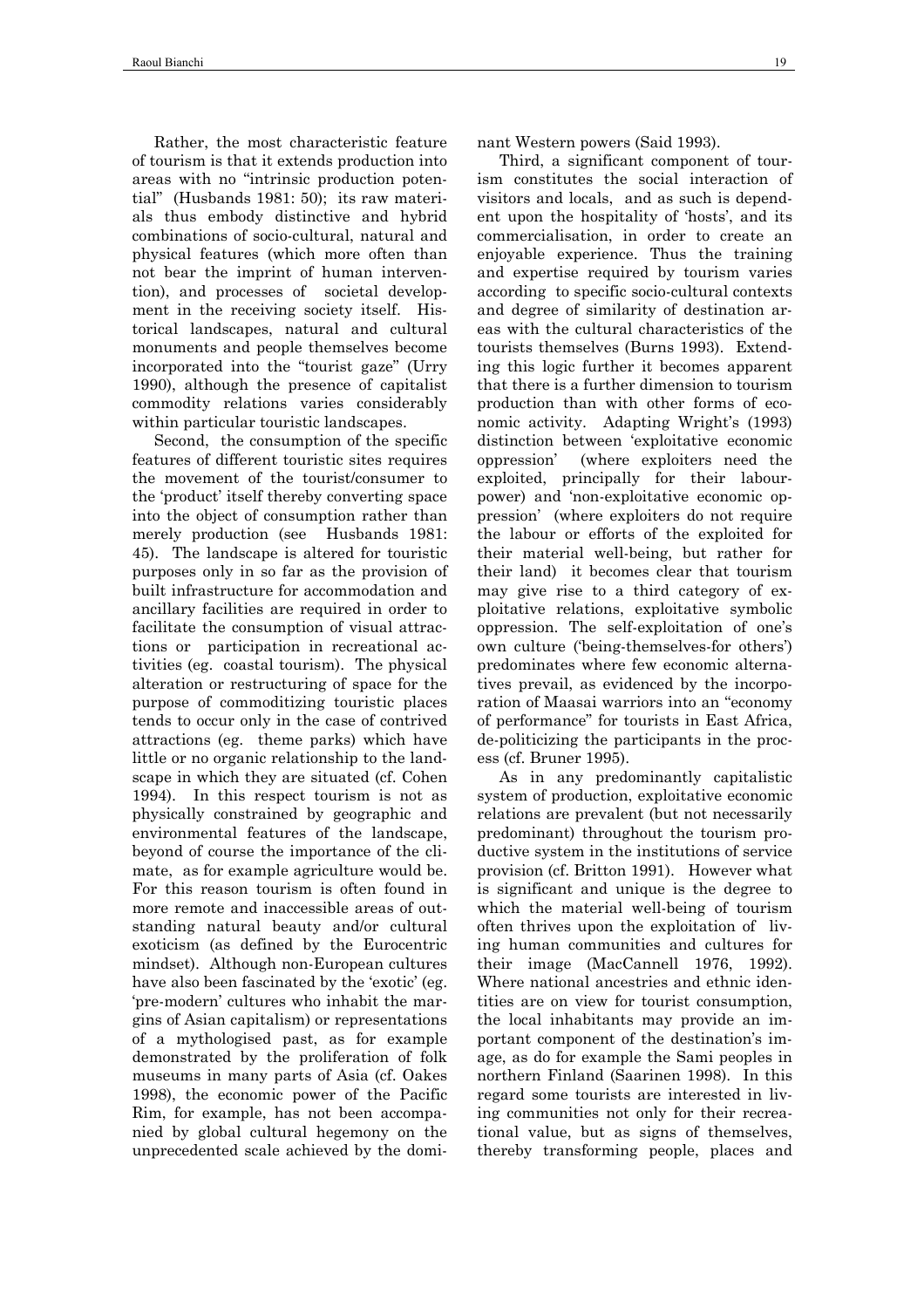cultures into objects sui generis (Culler 1981: 127). Inhabitants may not even play a part in the provision of tourism services but may be coopted into the tourist gaze and "condemned to struggle endlessly to be just like its image, pure surface" (MacCannell 1992: 287).

Residents and workers of tourist destination areas are located at the interface between production and consumption and are therefore simultaneously producers or providers of services, as well as being woven into the consumerist fantasies and expectations of tourists (Britton 1991: 458). Uniquely, tourism serves to implode the rigid distinction between work and play by situating elements of the tourism workforce within a performative setting that embodies the cultural ambience of the tourism place-product that is consumed (Crang 1997). Yet the continuously shifting nature of cultural production within tourism also challenges the ability of the state and capital to localise and reify those who happen to be caught in the tourist gaze. This is demonstrated by the creative engagement of villagers in the province of Guizhou in China, with the discourses of tourism promoted by the state (in alliance with capital), in order to project alternative local identities through tourism (Oakes 1998). Although even Oakes (1997: 67) is forced to admit that the opportunities for fair economic compensation from tourism and participation in wider decision-making processes are more limited.

Yet the work of Selwyn (1996) and others (Lanfant et al. 1995, Picard and Wood 1997; Oakes 1998) demonstrate that the tapestry of resistance to the capitalist commodifiaction of culture in the context of tourism is far more complex than Britton (1991) and others suggests. For example, Oakes (1998: 10) argues, local villagers in the province of Guizhou (China), participate in "elaborate rituals of consumption" for tourists, as a means of confronting and negotiating the modernizing impulses of tourism which are 'imposed' by the state within the context of expanding commodity capitalist relations. Tourism thus expresses the manifold contradictions which are manifest in the processes of globalization which have intensified the interconnections between different parts of the

globe, creating a context within which different versions of, or rather, paths to modernity or negotiated.

The fact that the commodification of cultures precipitated by tourism may be a disempowering experience in some circumstances should not overlook instances where marginal cultures have appropriated tourism as a political instrument in the constitution of their identity, as for example demonstrated by the Ainu in Japan (cf. Friedman 1990). Nevertheless, we should also be wary of slipping into the cultural relativism which celebrates difference at the expense of the analysis of the systemic inequalities which are reproduced in the context of tourism. There is thus perhaps an even stronger case than before, to develop a rigorous theoretical understanding of the systemic sources of economic, political and ideological power which continue to exclude and marginalise many people from the still unrealised potential of tourism as a force for development.

# **The Relations of Tourism Production**

Few would disagree with the assertion that the examination of the factors which condition the emergence of tourism in a given locality needs to remain close to the empirical data yet be sensitive to wider structures of power (Selwyn 1996: 29). At times however it appears that postmodernist critiques of development thinking have contributed to a great deal of theoretical pessimism and a retreat into methodological individualism and middle-way descriptive-heuristic notions such as social capital and civil society (Schuurman 2000). Rather than reject any possibility of explanation which encompasses an holistic view of tourism, we must therefore pay greater attention to the role and position of the "specificities" [of] "localized formations" within "totalizing theorizations" (Makdisi et al. 1996: 10-11). One way forward perhaps, is to consider what Urry (1995: 69- 73), paraphrasing Massey (1995), refers to as the contingent relations of capitalist production, that is, the manner in which the necessary or broader forces of capitalist development are manifest in locally and culturally distinct patterns of touristification.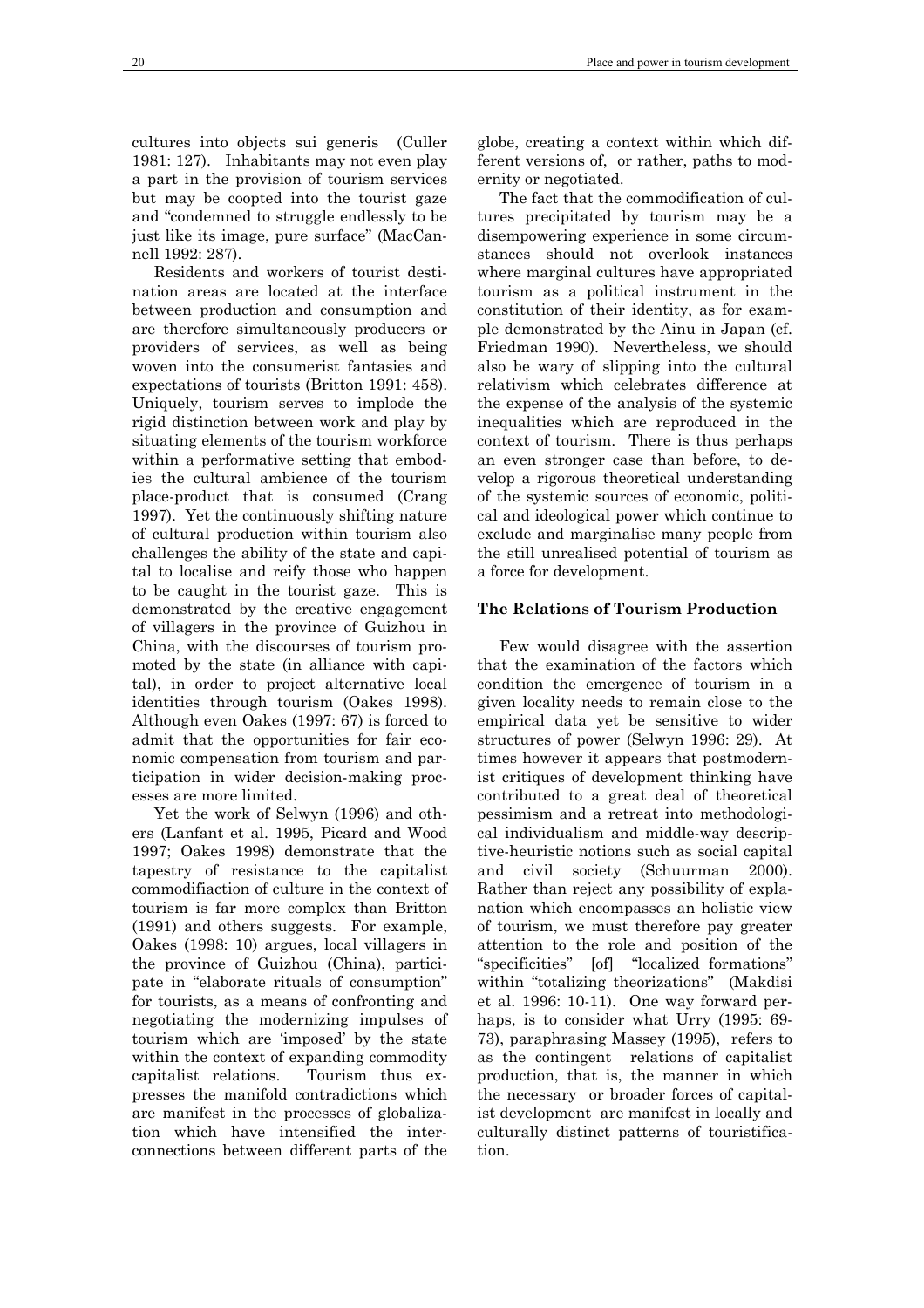Unsurprisingly, it has been commonly asserted that tourism development should be examined in relation to capitalist development as a whole, and not as a series of isolated transactions within the context of a specific community (Britton 1991; Hall 1994). However, some attempt needs to be made in order to link together our understanding of the larger-scale processes of tourism investment and development, with the different strategies of adaptation and response to tourism in a particular locality, whilst recognising the influence of structural and institutional constraints which set the conditions for the possible scope of social interaction dut do not determine its specific nature or for that matter, the outcome (cf Kiely 1995). Although contemporary forms of global tourism development are underscored by the dynamic of capital accumulation which drives the global economy in its broadest sense, it is important to reocognise that, "the fundamental relations of capitalism developed historically under very different conditions" across different social formations (Massey 1995: 16). Hence, it must be recognised that tourism is geographically differentiated according to the local distinctiveness of capitalist development, and that furthermore a capitalismcentred view of the world may ignore different configurations of tourism production which exist at different scales of analysis (Milne 1998: 41).

Processes of tourism development are thus challenged and appropriated at different levels of society by overlapping networks of social action, in which individuals and groups are guided by a variety of strategic orientations. Nevertheless, although actors may be able to exercise a degree of autonomy with regard to their responses to development processes, social agency occurs within structural circumstances which are not of their own making (Marx 1977: 173). It is conditioned by the unequal relationship to different modes of surplus appropriation and political domination within any given social formation, which cannot be reduced to the economic structure alone (cf. Mouzelis 1995: 16). In this regard it is possible to adopt a less reductionist interpretation of power relations:

the capacity of social agents, agencies and institutions to maintain and transform

their environment, social or physical. It is about the resources that underpin this capacity and about the forces that shape and influence its exercise (Held 1994: 311).

To describe the social and economic changes associated with tourism development in terms of a linear progression through a sequence of development stages (Butler 1980), ignores the multiplicity of linkages and relations of interdependence which bind a particular locality to wider levels of society and productive activity, and which help shape local patterns of development (Massey 1993: 145). A more nuanced approach to analysis is needed in order to transcend the oppositional distinction between the local and the global in order to challenge the often top down determinations inherent within many analyses of tourism development (cf. Britton 1991). An examination of the distinctive processes of local adaptation and response to tourism, therefore needs to be understood in the context of a locality's historical connections to wider socio-economic contexts:

A society, even a village, has its own structure and history, and this must be as much part of the analysis as its relations with the larger context within which it operates. (Ortner 1984: 143)

The distinction between studies of a macro-structural nature and those, usually, anthopological investigations of micro-level responses to tourism raises an interesting conceptual issue regarding the relationship between tourism, place and power. This is particularly relevant with regard to the calls for empowering local communities as a means of realising the sustainable development of tourism development (cf. Hall and Richards 2000). There is still a tendency to fall back on residual definitions of 'community' in which the notions of scale and power are conflated, thus giving rise to a misleading distinction between macrostructures, equated with large-scale institutions (e.g. transnational corporations, international financial/political agencies) and micro-interactions, for example, routine encounters between tourists and residents.

If, however, societies are conceptualised as "hierarchized social wholes" in which institutional structures and interactions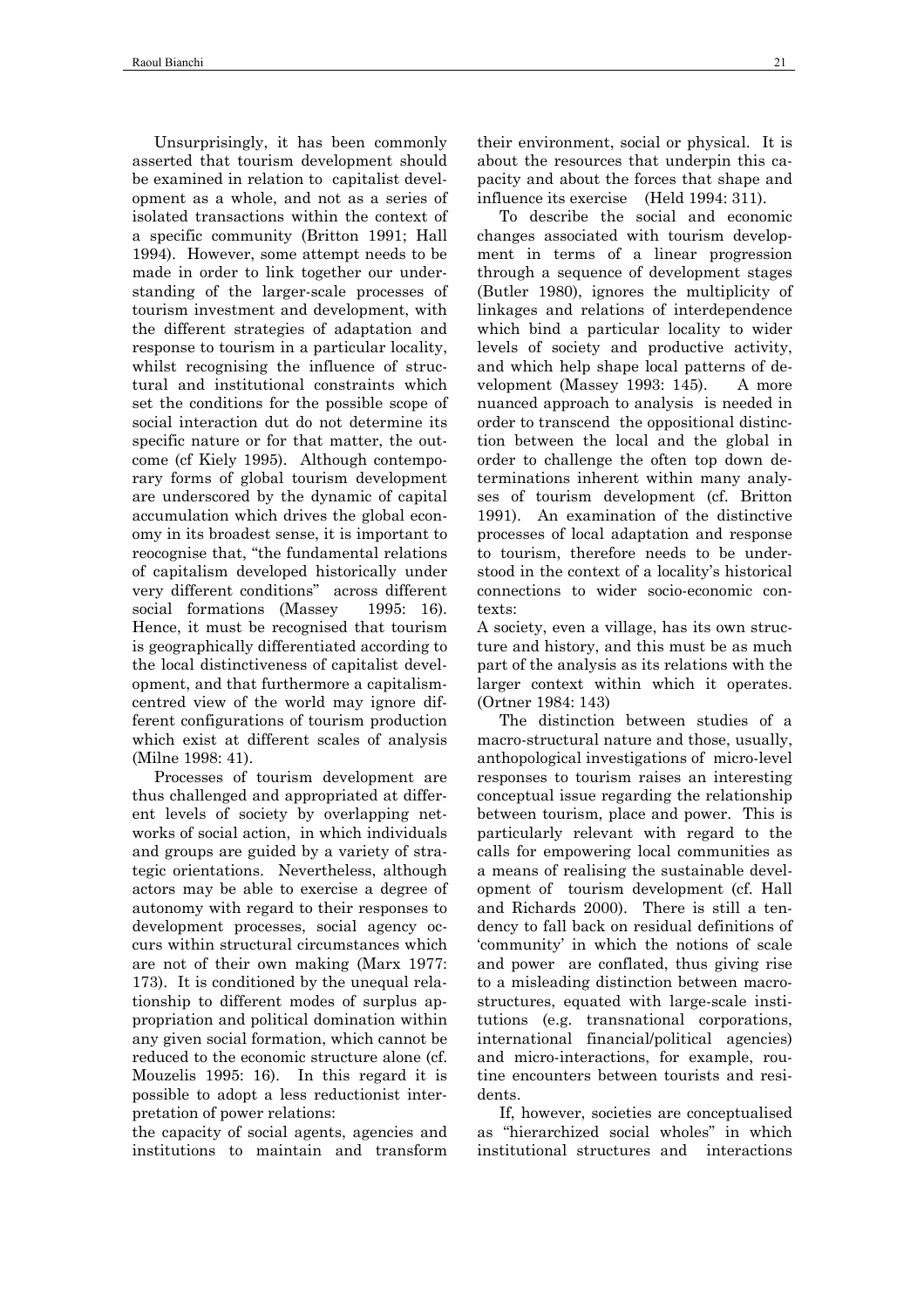can occur at different scales of analysis (see Mouzelis 1995: 24-27), a clearer picture can emerge regarding the relationships and struggles between different groups of collective actors to articulate and promote particular versions of tourism development at different levels. Thus, for example, faceto-face interactions can occur at macroinstitutional levels (e.g. a meeting of finance/tourism ministers in the EU etc..), which have equally significant implications for the outcome of tourism development in a specific locality as do the wider ownership structures of transnational tourism enterprises (cf. Britton 1991).

A clear example of micro-interactions at a macro-level is demonstrated by the successful attempt by the president of the World Travel and Tourism Council, a powerful lobbying organisation for corporate tourism interests, to scrap proposals for an airline transportation tax at a 1997 meeting in the United Nations (Honey 1999: 33). Moreover, institutional structures or rules may emerge at a micro-level, as evidenced by the role of the Anafiot's Migrant Association in the promotion of tourism development on the Greek island of Anafi (Kenna 1993: 88-89), and in Michaud's (1997) discussion of the importance of local cultural norms in the regulation of entrepreneurial agency amongst different generations of Hmong hill tribes in Thailand.

The spatial distribution of tourism development and the social organisation of its production in a particular locality are thus the result of multiple determinations and flows of people, capital and cultures, which have historically transformed the nature and intensity of a locality's linkages to the wider political economy. There is a need therefore to move away from the often overgeneralized nature of the political economy of tourism which often places tourism destinations at the mercy of transnational capital, as well as construct analyses which are sensitive to the specific features of local/regional/national of capitalist formations, in relation to the nature of the touristic modes of development which take root in particular areas. Until very recently, a neglected yet useful way of bridging the gap between macro and micro theorising in tourism, is through the examination of the social nature of tourism entrepreneurship.

# **Social Configurations of Tourism Entrepreneurship**

Until recently, the investigation of the social composition and dynamics of the local entrepreneurial classes in the tourism development processes of specific localities, has received scant attention in the literature (Shaw and Williams 1998). Earlier diffusionist studies of tourism development alluded to the role of local entrepreneurs during the initial stages of tourism development (Noronha 1979; Butler 1980), or else viewed as comprador elites complict in the metropolitan exploitation of third world tourism destinations (Britton 1982). Yet de Kadt (1979: 47-49) drew attention to the fact that tourism may precipitate the emergence of a new entreprenerial middleclass, while over a decade before Nuñez (1963) noted that tourism paved the way for the "culturally marginal" members of poorer destination areas to exploit the commercial opportunities created by tourism. More recently, a number of anthropological studies have examined the ethnic, social and gender dimensions of entrepreneurioal startification in various different geograghical contexts (Din 1991; van den Berghe 1992; Michaud 1991, 1997; Galaní-Moutáfi 1993; Scott 1997).

A number of studies of tourism entrepreneurship and local economic development have also framed their analyses using the well known formal-informal sector model (Wahnschafft 1982; Kermath and Thomas). Most tend to agree that informal sector, or simply, small-scale enterprises (Rodenburg 1980) are better able to establish stronger linkages with local suppliers than larger (often foreign-owned) bureaucratic enterprises, and thus enable indigenous entrepreneurs to benefit more from tourism (Echtner 1995; Brohman 1996). However, in some cases, the informalformal sector model may inhibit a more nuanced understanding of the manifold socioeconomic relationships which encompass both sectors (Dahles 1997). Furthermore, the linear conception of tourism entrepreneurship, as depicted in the work of Oppermann (1993), who argues that the tourism informal sector performs a 'discovery function', may be correct to suggest that the initial flourishing of tourism en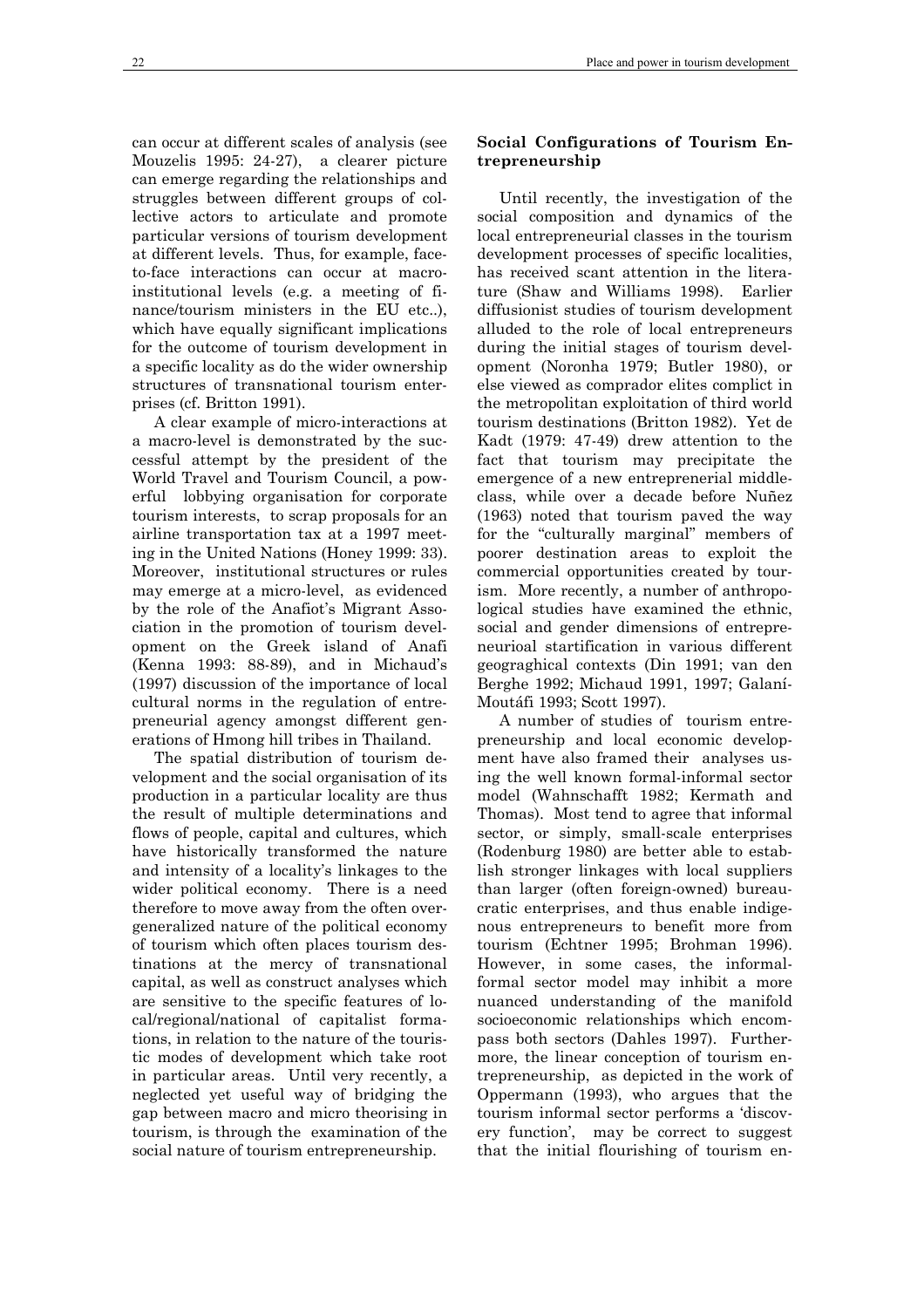terprise is 'organic' (Cohen 1979), but neglects to consider the substantive nature of power relations which gives rise to uneven ethnic, social and gender configurations of entrepreneurship. Moreover, the dynamics of local entrepreneurship are not considered in relation to the hierarchical nature of social relations, and the ability of particular groups of entrepreneurs to concieve of and effect change at different sociogeographic scales of interaction.

Britton (1987) has also argued that scale and ownership are meaningless terms in the absence of a theoretical framework of analysis. Thus he argues that, ownership is more than a juridical category but rather it should be considered as "an economic relation to the means of organization of an enterprise and the distributionappropriation of surplus generated by the enterprise" (1987: 183). Tourism enterprises which are similar in size and type, may vary significantly according to local cultural norms, the organization of work and what Massey refers to as their, "orientation to production and investment opportunities" (1995: 27). This therefore has important implications for our understanding of how patterns of entrepreneurship are linked to the distribution of power in a specific locality. Moreover there are significant degrees of differentiation within what are nominally referred to as 'family' or informal sector enterprises, a factor ignored by many studies of local level tourism development. In this respect the weakness of dualist analyses of the formal and informal sector lies in the fact that it categorises familyrun firms entirely within the informal sector. Family enterprises may range from single bars or restaurants to larger-scale units of production characterised by a greater degree of linkages to distinct types of capital (equity, credit, public subsidies etc.), and sources of accumulation (eg. property speculation).

The shortcomings of Marxist analyses of the articulation between different modes of production, have also been highlighted (Long and Richardson 1978). Although these approaches offer a richer explanation of the complex relationships between different forms of production in the context of dependent capitalism, the Marxist perspective fails to adequately examine the degree

of internal differentiation within noncapitalist modes of production, and the degree to which these processes serve to reproduce household economies (Long and Richardson 1978: 186-189). Indeed both approaches tend to obscure the internal variations within non-capitalist or nonformal sectors of the economy, and more significantly fail to conceptualise the nature of the inter-relationships which cut across these dualist categories. A particular household cannot be considered as a uniform socio-economic entity, and indeed there may be a variety of strategies of subsistence and accumulation which intersect within any one particular household, thus tying its occupants into a diverse web of social relations at different levels of activity (Bianchi 1999). Goffee and Scase (1983) have attempted to develop a conceptual framework for the examination of the entrepreneurial middle-classes in the service sector, which transcends the shortcomings of both dualist and/or reductionist Marxist analyses. In their examination of the entrepreneurial middle-class in the service sector in Britain they differentiate four sub-categories of entrepreneurs according to the relative mix of capital and labour employed in a range of enterprises: selfemployed; small entrepreneurs; ownercontrollers; owner-directors. Indeed, their argument demonstrates that the entrepreneurial middle-class is situated in a series of "contradictory class locations" (cf. Wright 1993), in so far as they exercise varying degrees of control over the accumulation process and the work force, which has significant implications for their social mobility.

An investigation of the dynamics of tourism development must therefore consider the nature and scope of entrepreneurial agency at different levels of social interaction within the context of the local economy (micro/meso/macro). Thus the asymmetrical relations of power which condition entrepreneurial agency is not only linked to the ability to mobilise economic and political resources, but also to the social nature of entrepreneurship which mediates the normative expectations and interests which prevail in a given geographical and historical context:

If production is a social process, then the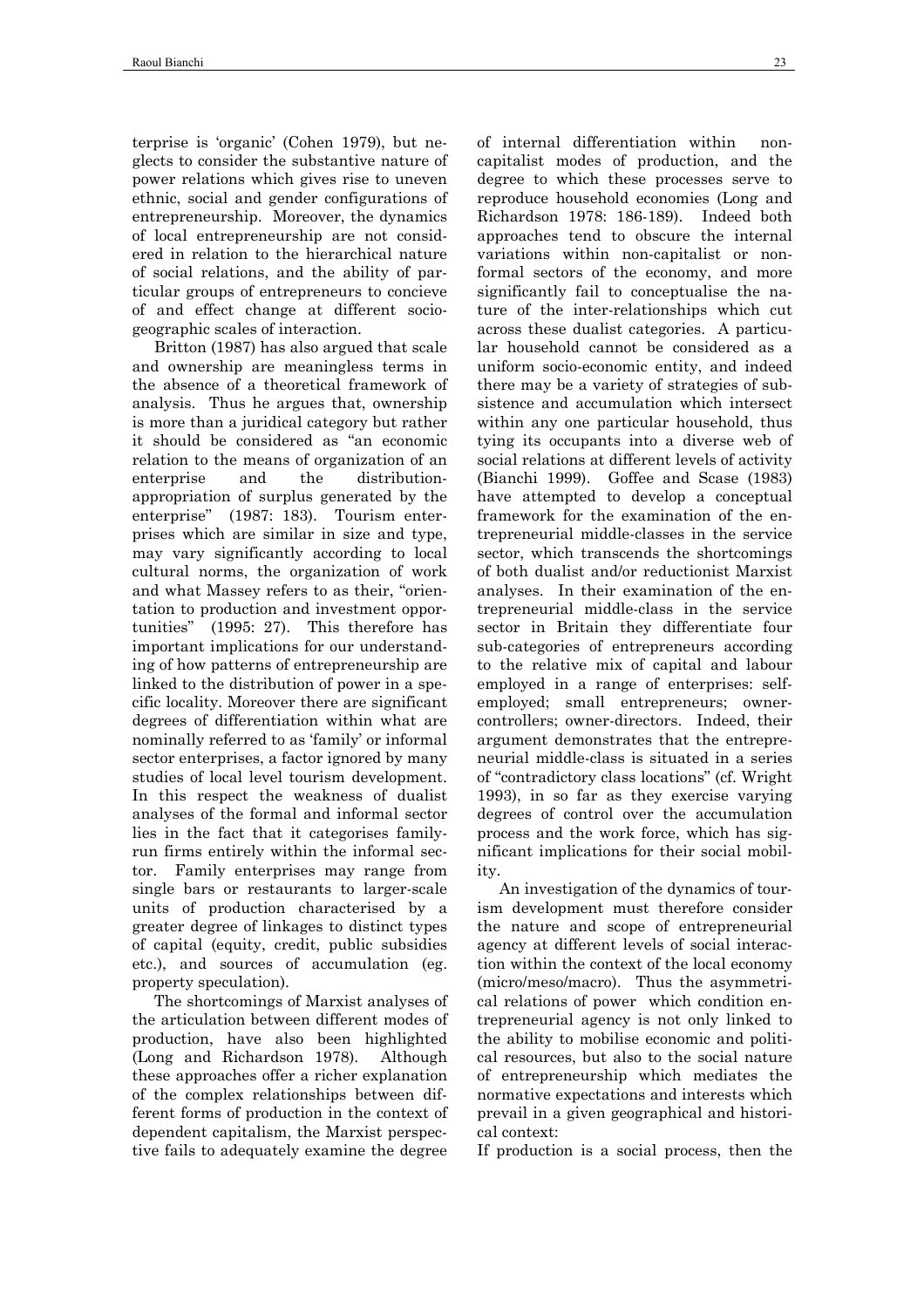social nature of capital is of fundamental importance when it comes to characterising a particular company. Descriptions based on apparently objective (because quantitative or formal) measures may completely miss all the important differences. (Massey 1995: 27)

Deeper conceptual and theoretical insight into the range of local responses to tourism needs to be conceptualised in relation to wider historical forces of social change, as well as the internal differentiation within non-capitalist sectors of the local tourist economy. Important factors to consider therefore include: the social composition of the entrepreneurial classes, the organisation and structure of enterprises, labour relations, the nature and scope of linkages to wider domains (mediated by political allegiances, investment patterns, cultural-educational capital), the degree of integration/concentration of tourism capital and perhaps most important of all, the social nature of entrepreneurial agency which inter-pellates those class fractions nominally at the same point in the overall social relations of production.

#### **Social Relations and Tourism Spaces**

Tourism development often gives rise to geographical distribution of production which reflects and reproduces a lack of alternative economic strategies. For example, whilst the lack of an industrial base and raw materials led to many island economies embracing tourism as a tool of development (Wilkinson 1989), the very process of transferring land, labour and capital into the service sector has further consolidated the dependence of these regions on tourism, thus making it even more difficult to diversify into other higher value-added areas of economic development.

Although comparative advantage in terms of cheap and productive labour is not as significant for the location of touristic enterprises in a particular locality as it is for manufacturing industries (Rodríguez and Portales 1994), it would be simplistic to assume that the emergence of tourism is reliant merely on the specificity of a location's unique environmental and cultural features. This approach reduces geography

to a passive space over which touristic activities are distributed according to each region's locational attractiveness, in which regions specialize in their"supply-side comparative advantage in tourism" (Bond and Ladman 1980: 232).

A similar physical determinism is demonstrated in Opperman's (1993) model of 'tourist space' in developing countries, which elaborates on the spatial diffusion of formal and informal sector activities in a social and political vacuum.

Such models merely describe the consequences of the social, economic and political processes which actively construct different tourism spaces, at the expense of examining the societal structures in which they are rooted. They therefore neglect to consider the distinctive adaptive capacities and conceptions of space of the different interest groups incorporated into the developmental impulses precipitated by tourism. Hence, the manner in which the owners of a local or family-run tourist enterprise in a particular locality relate to landscape or built environment within a tourism destination, may contrast with more powerful cliques of investors who are more integrated into wider structures of power and capital, and whose interests lie almost exclusively in the exploitation of the commercial touristic potential of the locality. Such contrasts are highlighted by Peck and Lepie (1989: 214), who describe how commercial and social conceptions of beachfront land became the subject of conflict between vacation home owners and resident islanders in a North Carolina coastal town.

Faced with competition over scarce resources, different groups within particular localities may unite in opposition to powerful interests, which may include locals as well. Thus it is also important to examine the factors which structure and condition intra-community competition over resources in relation to the hierchical nature of social relations so that the analysis does not retreat into a residual 'localism'. Powerful local actors and entrepreneurial coalitions may be able to exercise influence over planning and investment decisions at meso or even macro levels, which will have concrete implications for the appropriation of community resources (cf. Molotch 1976: 311-312).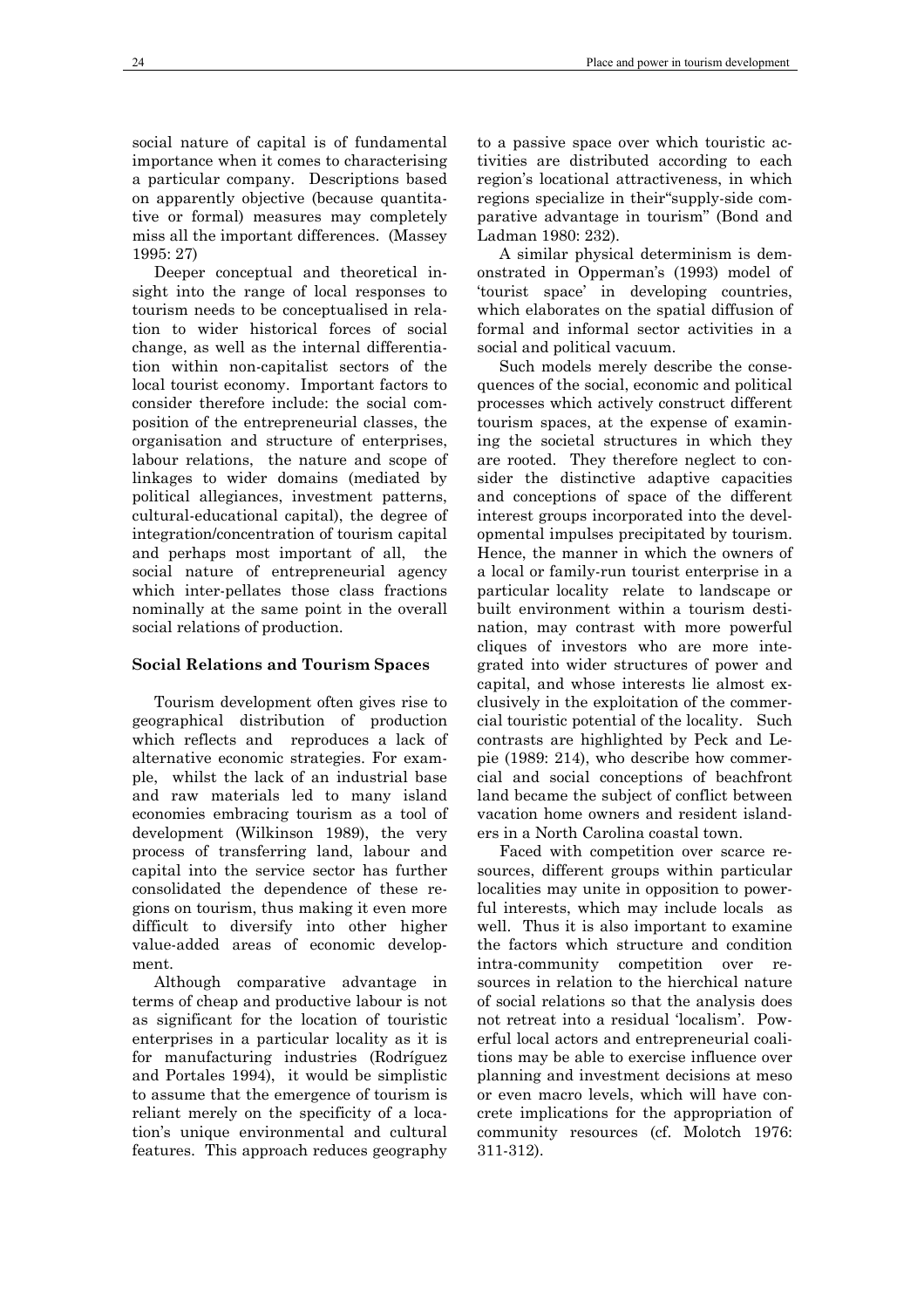Residents or investors who are disproportionately endowed with land-based assets that begin to accrue monetary value within the symbolic economy o tourism, may lobby local government more aggressively for mobile state capital as well as social overhead capital (e.g. access roads, pavements etc.) which will enable them to exploit this capital more effectively. This was evidenced in the town of Rethemnos in Crete, where proposals for the promotion of architectural heritage in the Old Town, precipitated moves by the absentee landlord class to capitalise on the commercial potential of its symbolic-cultural assets (Herzfeld 1991, cited in Oakes 1998: 74-77). However their commercial interests may not only conflict (or compete) with the commercial interests of other local entrepreneurs whose economic and political capital is less significant at these levels, but it may also lead to decisions which transform the spatial patterns of development thereby affecting long-standing sociocultural practices related to the civic use of space. This may occur via the sale of beachfront property to private developers thus restricting community access (Peck and Lepie 1989), or the conversion of historically symbolic buildings or gathering places into commercial use (Cockburn and Orbasli 1997), by governments or coalitions of private interests, who often attempt to exploit historic resources in a different manner (Odermatt 1996).

The geographical diffusion of tourism thus bears the imprint of complex and hierarchical relations of production and consumption. Thus it is also relevant to consider manner in which social and economic processes both reflect and reproduce the geographical configurations of touristic space and the varied modalities of human agency within it. Space, as Lefebvre (1976) reminds us, "has been shaped and moulded from historical and natural elements, but this has been a political process. It also bears the imprint of different social practices and distinctive conceptions of time, particularly where the temporal tourist economy comes into contact with the the everyday lived spaces of the local resident communities. It is a product literally filled with ideologies" (cited in Soia 1989: 80). This does not merely refer to the fact that it

is an arena in which political conflict takes place, but rather that space mediates the different forms of social interaction which occurs within it (Massey 1995: 50-51). Hence, the spatial configuration of tourism destination areas should be viewed in the context of the uneven geographical distribution of the relations of production and the struggle to control or gain access to land, territory and resources (cf. Lanfant 1995: 6). The link between configurations of space and social interaction becomes apparent in the contrasting traditions of urbanism in northern and southern Europe, in which civic life flourished in the denselybuilt urban cores of Mediterranean cities in contrast to the more segregated (post)industrial cities of northern Europe (cf. Leontidou 1998). Moreover, the strong linkages between tourism and land speculation in southern Europe reflects and reproduces the distinctive features of the uneven development of capitalism (and social structures) under which regional bourgeoisies accumulated wealth without production (Sapelli 1995: 67).

 In his analysis of the emergence of the Saariselkä tourism in region in Finnish Lapland, Saarinen (1998) illustrates the manner in which tourism landscapes reflect the spatialization of historicallyconstructed representations through which hegemonic discourses define the identity of a tourism destination. In this case he demonstrates how the historical agency of the Finnish state, external capital and patterns of consumption have institutionalized a specific discourse of region which has marginalized local Sami culture in the process of converting the landscape into an aestheticized 'wilderness'. It is therefore important to conceptualise the transformation of place into destinations in accordance with the manner in which different social social groups and classes (e.g. neighbourhood coalitions, social classes, ethnic groups, political alliances, different factions of capitalist investors), ascribe value and meaning to the landscape in the context of development. Thus, the construction of heritage has a socio-spatial as well as an ideological dimension, as demonstrated by the ideological battles embedded within the reconstruction of tourist sites and the borders of the 'nation' itself, in the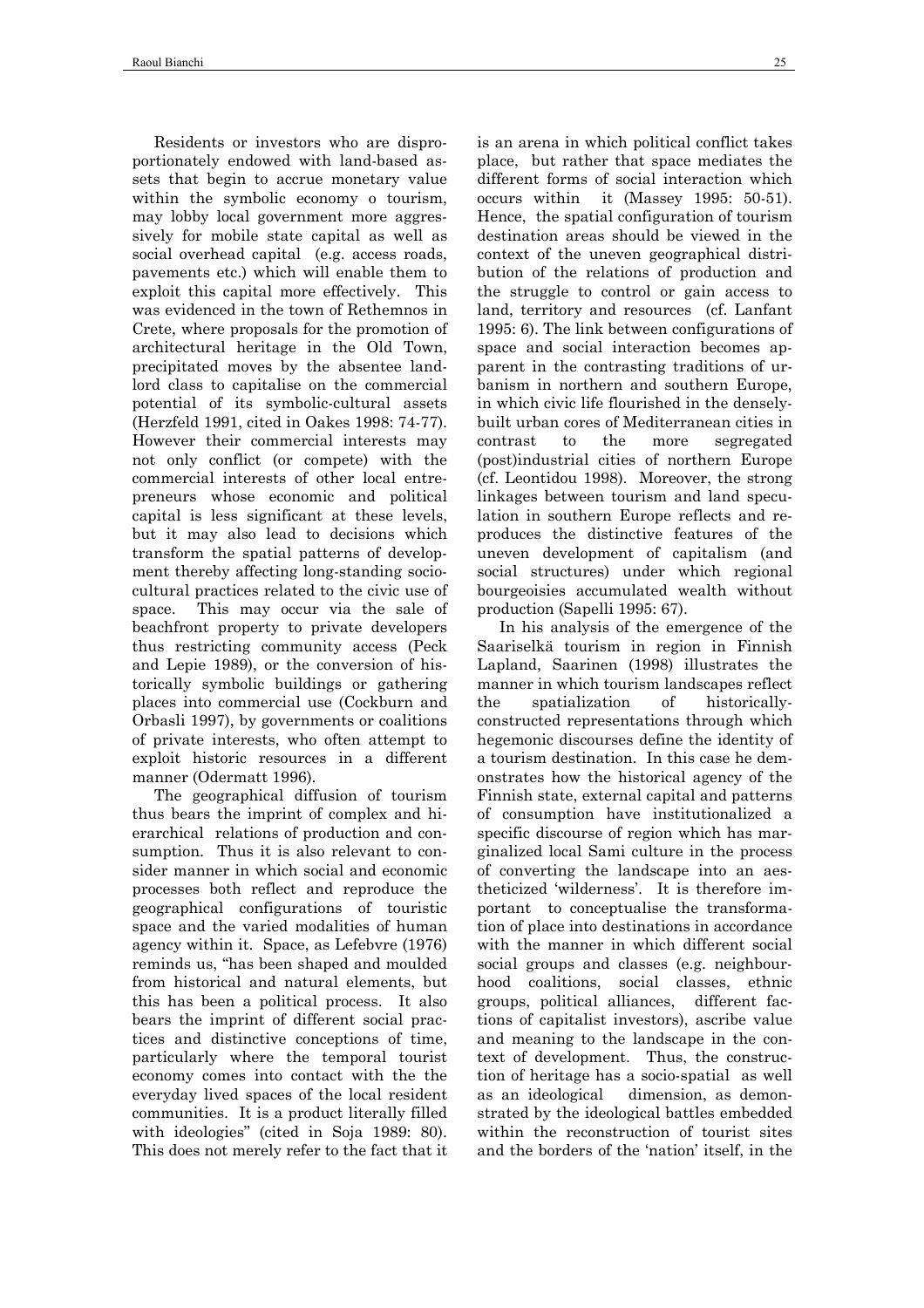Balkans (Allcock 1995).

The declaration and promotion of World Heritage Sites is a particular case in point, whereby local attachment to historical places, monuments and landscapes may come into conflict with the policy goals of national and international conservationist institutions as well as the consumerist activities of tourists (e.g. Evans 1999).

There are also parallels between processes of gentrification, urban renewal and tourism, which may not only emerge from a similar combination of socio-economic forces, but are often closely linked processes in the context of urban regeneration projects and attempts to 're-image' cities for tourism (Beauregard 1986). The development and promotion of new inner city urban leisure and tourism spaces became seen as one of the principal mechanisms of socioeconomic regeneration in run-down inner-city areas in large Western cities. However, these processes must also be understood in the context of the globalisation of capital and the neo-liberal restructuring of the state, which arguably, has led to intensified territorial competition between cities, regions and states for investment capital (Britton 1991; Hall 1994: 155-167).

Not only have hotels, marinas and other leisure-related properties become distinct segments of the property market, but the increasing significance of symbolic and cultural capital in relation to the valorization of space, has converted 'places' into commodity forms in their own right (Britton 1991; Zukin 1995). However, the state also plays an important role in determining the precise nature and scope of private intervention in tourism (Wood 1984: 363). The urban reconfiguration of Singapore's historic China Town district reflects the disproportionate ability of a powerful centralised state, in alliance with capital, to regulate and define an ethnic and cultural landscape for tourism, in which local citizens are relatively disempowered (Leong 1997). Less powerful entrepreneurs, workers and residents who disproportionately consume the use values of space in which tourism exerts its presence, are thus less able to appropriate space in their own interests, and are only able to react to changes in the dominant mode of production and adapt their strategies of economic

survival accordingly (Harvey 1982).

The spatial configurations of tourism thus embody the intense competition over both the meanings and values of space which are conditioned by the prevailing modes of accumulation and structures of power. In order to develop a better understanding of the (re)configuration of space in tourism, it is necessary to consider the dialectical relationship between the hierarchically organised social actors and their differential conceptions of space witihin the context of tourism and development processes.

#### **Prospects for a Sociology of Tourism Development**

This brief review has sought to elucidate upon the some of the emergent fields of tourism development research and to suggest a conceptual framework for a more nuanced analysis of the different levels of agency which condition the dynamics of tourism development within specific historical and geographical contexts. It is argued that the ability of the different interest groups and collective actors to control and influence the outcomes of tourism development nneds to be examined in relation to their location within the hierachical structure of social relations through which they articulate with wider social systems. Drawing on Mouzelis's (1995) conceptualization of hierarchized social wholes, it is argued that tourism development processes can be viewed in the context of the manifold linkages which connect different actors to different types of capital, forms of governance and strategic orientations at different institutional levels.

One such application is in the growing field of research dealing with the social configurations of tourism entrepreneurship, which considers the differential capacities of distinct groups of entrepreneurs to mobilise cultural, economic and political capital in the pursuit of their interests.

Moreover, it has been shown that specific that tourism destination areas can be conceptualised as spaces of production and consumption, in which different interest groups contest the appropriation and use of space, in accordance with arange of distinctive values and interests. Tourism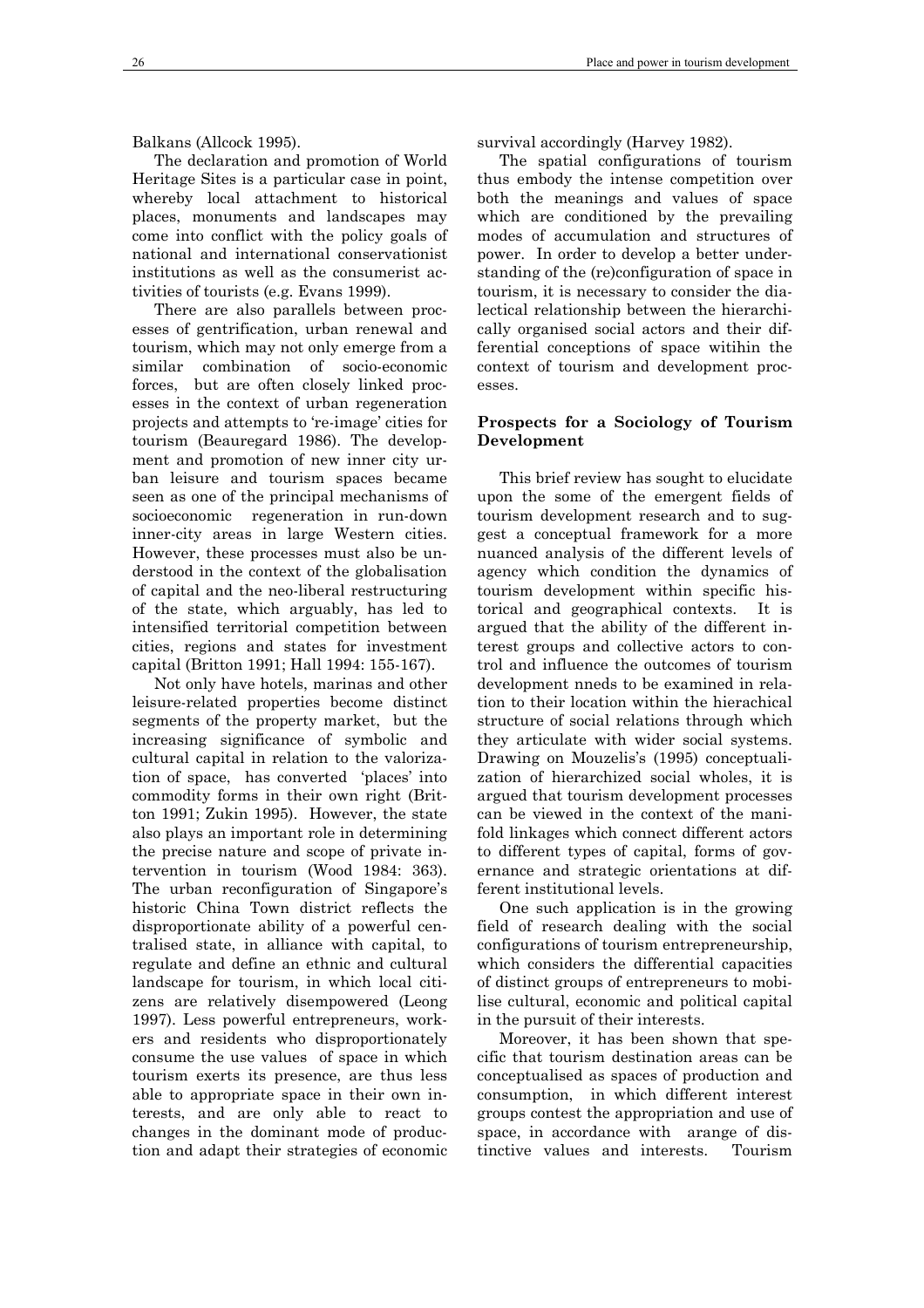spaces, therefore, reflect the contest over the meaning and 'appropriate' use to which particular places should be devoted, giving rise to distinctive structures of production and patterns of consumption in different localities. These are institutionalized at the different levels in accordance with the uneven spatial diffusion of capital and strategic orientations of state agency, which seek to define the 'authenticity' of particular touristic locales. Yet these are not immutable structures imposed from above but are contested and shaped by social actors situated in a complex hierarchy of articulations which shape peoples' capacity to intervene in their environments. Notwithstanding the considerable expansion in the scope of market relations on a global scale, tourism is embedded within diverse capitalist formations and shaped by a variety of state agency, ranging from the marketoriented state of the Anglo-American variety to the more interventionist approach of several continental European governments and East Asia.

Thus, the sociology of tourism development needs to once again situate itself at the heart of current debates regarding the nature of power, processes of globalisation and the configuration of communities and new economic spaces in tourism. There have been many important insights gained from the many contributions to the analysis of tourism development, and they should not be discarded lightly. However, the primacy of neo-liberal ideological relations in the current world order and a tendency towards a sense of pessimism with regard to the possibilities for change, challenge us to think about tourism in ways that transcend the existing order of things, but which are also sensitive to context and history.

# **References**

Allcock, J. B.

1993 "The development of tourism in Yugoslavia: some conceptual and empirical lessons". In I. Dobozi & P. Mándi (Eds.) *Emerging Development Patterns: European Contributions. Selected papers of the 3rd Confence of EADI*, Budapest, Hungary, November 11-14 1981.

Allcock, J. B.

1995 "International tourism and the appropriation of history in the Balkans". In M. F. Lanfant et al. (Eds.) *International Tourism: Identity and Change* (pp. 100-112). London: Sage.

Appadurai, A.

1990 "Disjuncture and difference in the global cultural economy". In M. Featherstone (Ed.) *Global Culture: Nationalism, Globalization and Modernity*. London: Sage.

Bauman, Z.

1998 *Globalization: the Human Consequences*. Cambridge: Polity Press.

Beauregard, R.

1986 "The chaos and complexity of gentrification". In N. Smith & P. Williams (Eds.) *Gentrification of the City* (pp. 35-55). London: Unwin Hyman.

Bianchi, R. V.

1999 *A Critical Ethnography of Tourism Entrepreneurship and Social Change in a Fishing Community in Gran Canaria*. Unpublished Ph.D Thesis, University of North London.

Boissevain, J.

- 1975 "Towards a social anthropology of Europe". In J. Boissevain, & and J. Friedl (Eds.) *Beyond the Community: Social Process in Europe* (pp.9-17) The Netherlands: University of Amsterdam, European-Mediterranean Study Group.
- 1979 "Towards a social anthropology of the Mediterranean". *Current Anthropology*, 20(1): 81-93.

Boissevain, J. (Ed.)

1996 *Coping with Tourists: European Reactions to Mass Tourism*. Oxford: Berghahn.

Bond, M. E. & Ladman, J. R.

1980 "International tourism: an instrument for Third World development". In I. Vogeler & A. de Souza (Eds.) *Dialectics of Third World Development* (pp. 231-40). New Jersey: Allanheld, Osmun & Co.

Bramwell, B.& Sharman, A.

1999 "Collaboration in local tourism policymaking". *Annals of Tourism Research*, 26(2): 392-415.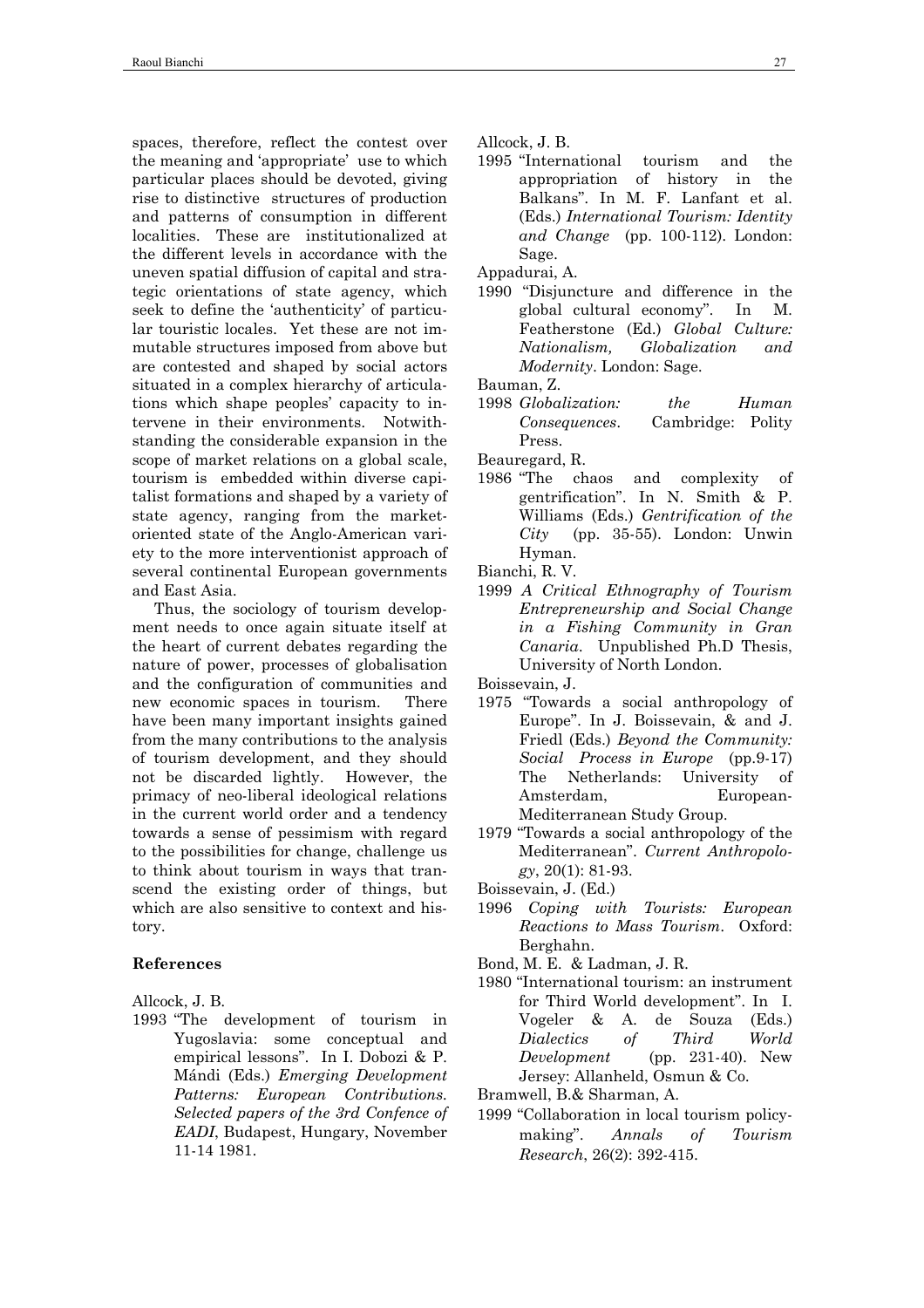- Brent Ritchie, J. R.
- 1993 "Crafting a destination vision putting the concept of residentresponsive tourism into practice". *Tourism Management*, 14(5): 379-389. Britton, S. G.
- 1982 "The political economy of tourism in the Third World". *Annals of Tourism Research*, 9(3): 331-358.
- 1987 "Tourism in small developing countries: development issues and research needs". In S. G. Britton & W. C. Clarke (Eds.) *Ambiguous Alternatives: Tourism in Small Developing Countries* (pp. 167-93). Suva: University of the South Pacific.
- 1991 "Tourism, capital and place: towards a critical geography of tourism". *Environment and Planning D: Society and Space*, 9(4): 451-478.

Brohman, J.

1996 "New directions in tourism for Third World development". *Annals of Tourism Research*, 23(1): 48-70.

Bruner, E. M.

1995 "Maasai on the lawn: tourist realism in East Africa".*Cultural Anthropology*, 9(4): 435-470.

Burns, P.

- 1993 "Sustaining tourism employment". *Journal of Sustainable Tourism*, 1(2): 81-96.
- Butler, R. W.
- 1980 "The concept of a tourist area cycle of evolution: implications for management of resources". *Canadian Geographer*, 24 (1): 5-12.

- 1996 *The Rise of the Network Society.* Oxford: Blackwell.
- Cheong, So-Min and M. L. Miller
- 2000 "Power and tourism: A Foucauldian observation". *Annals of Tourism Research*, 27(2): 371-390.
- Cockburn, C. & A. Orbasli
- 1997 "Marketing historic towns: a western approach to urban conservation for tourism". In C. Fsadni & T. Selwyn (Eds.) *Sustainable Tourism in Mediterranean Islands and Small Cities* (pp. 60-73). Malta and London:

Medcampus.

Cohen, E.

- 1979 "Rethinking the sociology of tourism". *Annals of Tourism Research*, 6(1): 18- 35.
- 1994 "Contemporary tourism-trends and challenges: sustainable authenticity or contrived post-modernity?" In R. W. Butler & D. Pearce (Eds.) *Change in Tourism: People, Places, Processes* (pp.12-29). London: Routledge.

Crang, P.

1997 "Performing the tourist product". In C. Rojek & J. Urry (Eds.) *Tourism Cultures: Transformations of Travel and Theory* (pp. 137-154). London: Routledge.

Culler, J.

1981 "Semiotics of tourism". *American Journal of Semiotics*, 1(1/2): 127-140.

Dahles, H.

1997 "Tourism, petty entrepreneurs and sustainable development". In H. Dahles (Ed.) *Tourism, Small Entrepreneurs and Sustainable Development: Cases from Developing Countries* (pp.23-33) ATLAS/Tilburg University.

Davis, J.

- 1977 *People of the Mediterranean: an Essay in Comparative Social Anthropology*. London: Routledge.
- De Kadt, E. (Ed.)
- 1979 *Tourism: Passport to Development?* New York: Oxford University Press.

Din, K.

1991 "The concept of local involvement and its application to Malaysian island resorts". ASEASUK Conference on Tourist Development in South-East Asia. University of Hull, Centre for South-East Asian Studies, March 25- 28.

Echtner, C.

1995 "Entrepreneurial training in less developed countries". *Annals of Tourism Research*, 21(1): 119-134.

Etzioni, A.

1993 The Spirit of Community. New York: Crown.

Castells, M.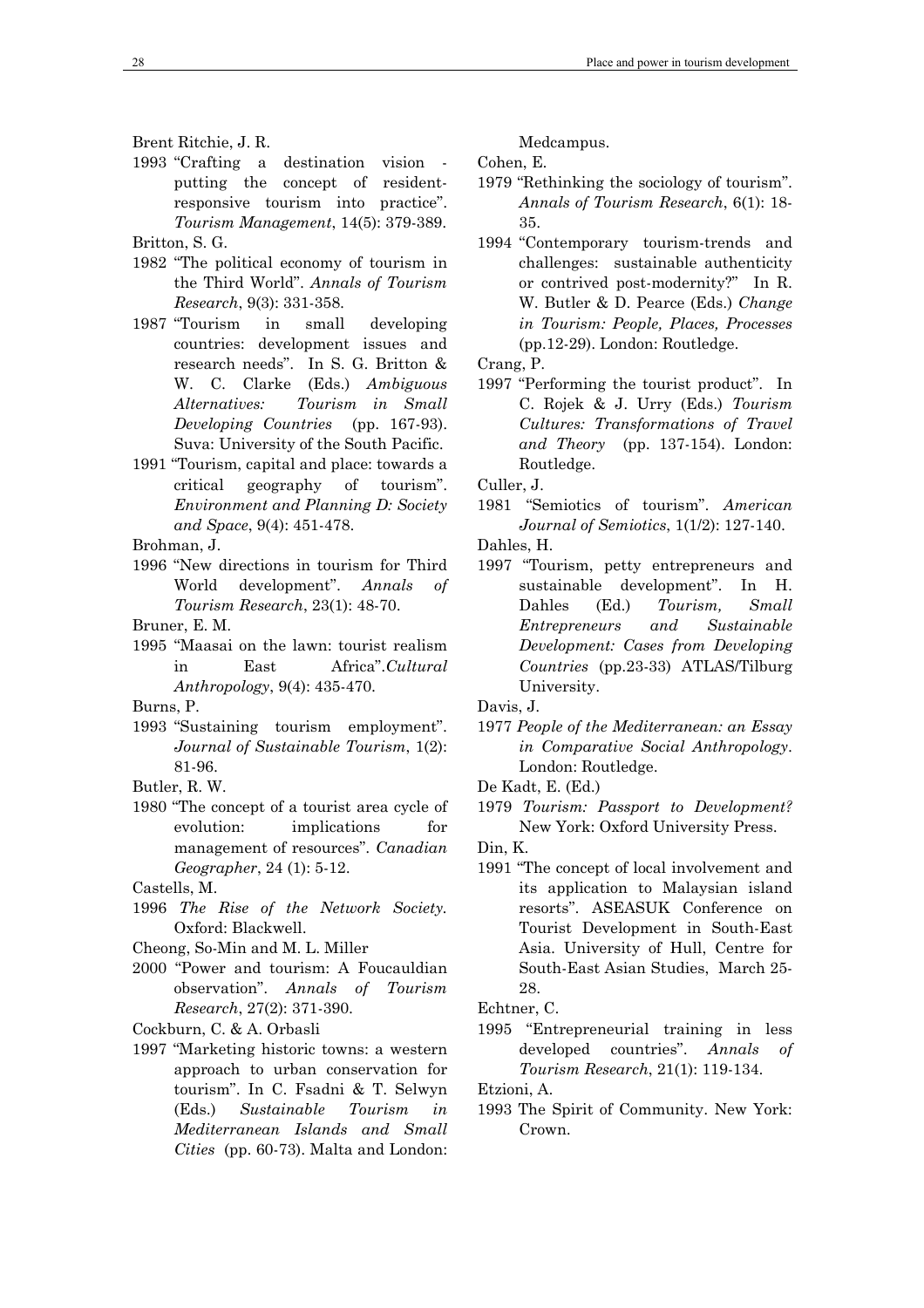1999 "Heritage tourism: development and diversity?" ICOMOS 12th World Congress of Conservation and Heritage, The Wise Use of Heritage, Oaxaca, Mexico, October.

Fees, C.

1996 "Tourism and the politics of authenticity in a North Cotswold town". In T. Selwyn (Ed.) *The Tourist Image* (pp. 121-146). Chichester: John Wiley.

Friedman, J.

1990 "Being in the world: globalization and localization". In M. Featherstone (Ed.) *Global Culture: Nationalism, Globalization and Modernity* (pp. 311-328) London: Sage.

Galaní-Moutafí, V.

- 1993 "From agriculture to tourism: property, labor, gender and kinship in a Greek island village (Part One)". *Journal of Modern Greek Studies*, 11: 241-270.
- Giddens, A.
- 1991 *The Consequences of Modernity*. Cambridge: Polity Press.
- Goddard, V. A.; Llobera, J. R. & Shore, C. (Eds.)
- 1996 *The Anthropology of Europe: Identities and Boundaries in Conflict*. Oxford: Berg.
- Goffee, R. & Scase, R.
- 1983 "Class, entrepreneurship and the service sector: towards a conceptual clarification". *Service Industries Journal*, 3(2): 146-160.
- Gilmore, D.
- 1982 "Anthropology of the Mediterranean area". *Annual Review of Anthropology*, 11: 175-205.
- Hall, C. M.
- 1994 *Tourism and Politics: Policy, Power and Place*. Chichester: John Wiley
- 2000ª *Tourism Planning: Policies, Processes and Relationships*. Harlow: Prentice Hall.
- 2000b "Territorial economic integration and globalisation", Paper presented to the 7th ATLAS Conference, North-South: Contrasts and Connections in Global

Tourism, 17-21st June, Savonlinna, Finland.

- Hall, D. & Richards, G.
- 2000 "The community: a sustainable concept in tourism development?" In D. Hall & G. Richards (Eds.) *Tourism and Sustainable Community Development* (pp. 1-13). London: Routledge.

Harrison, S.

1999 "Cultural boundaries". *Anthropology Today*, 15(5): 10-13

Harvey, D.

1982 "Labour, capital and class struggle around the built environment in advanced capitalist societies". In A. Giddens & D. Held (Eds.) *Classes, Power and Conflict: Classical and Contemporary Debates* (pp. 545-561). London: Macmillan.

Haywood, K. M.

- 1988 "Responsible and responsive tourism planning in the community". *Tourism Management*, 9(2): 105-118.
- Held, D.
- 1994 "What should democracy mean today?" In *The Polity Reader in Social Theory* (pp. 304-312). Cambridge: Polity Press.
- Hollinshead, K.
- 1998 "Tourism and the restless peoples: a dialectical inspection of Bhabha's halfway populations". *Tourism, Culture and Communication*, 1: 49- 77.
- 1999 "Surveillance of the worlds of tourism: Foucault and the eye-of-power", *Tourism Management*, 20: 7-23.

1999 *Ecotourism and Sustainable Development: Who Owns Paradise?* Washington DC: Island Press.

1981 "Centres, peripheries, tourism and socio-spatial development". *Ontario Geography*, 17: 37-59.

Hutton, W.

- 1996 *The State We're In*. London: Vintage Press.
- Ioannides, D. and Debbage, K. G.
- 1998 "Neo-Fordism and flexible specialization in the travel industry: dissecting the polyglot". In D. Ioannides and K. G. Debbage (Eds.) *The Economic Geography of the*

Evans, G.

Honey, M.

Husbands, W.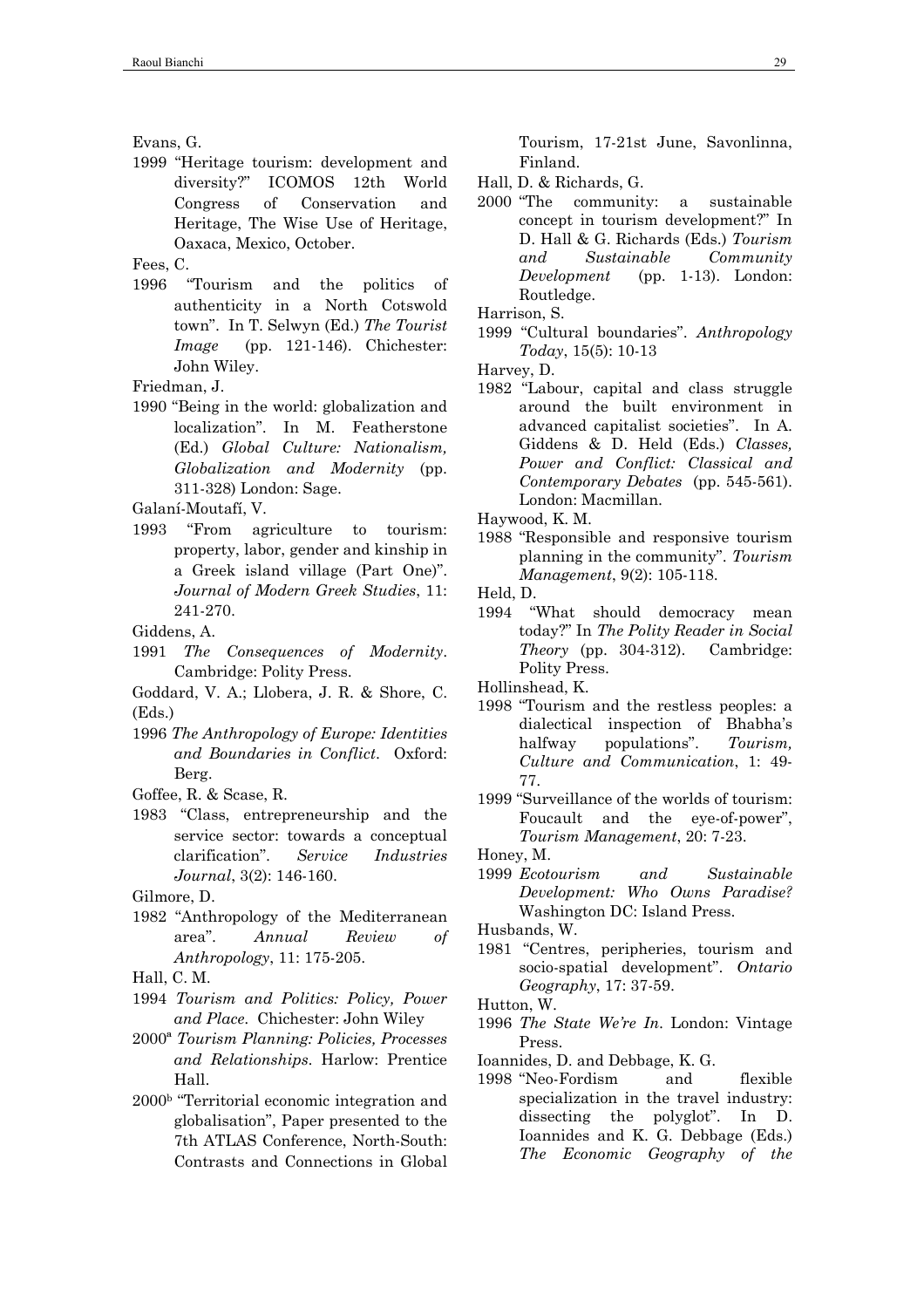*Tourist Industry*. London: Routledge. Jafari, J.

- 1984 "Unbounded ethnicity: the tourist network and its satellites". *Revue de Tourisme*, 3: 4-21.
- Jamal, T. B. and Getz, D.
- 1995 "Collaboration theory and community tourism planning". *Annals of Tourism Research*, 22(1): 186-204.
- Joppe, M.
- 1996 "Sustainable community tourism development revisited". *Tourism Management*, 17(7): 475-479.
- Kenna, M.
- 1993 "Return migrants and tourism development: An example from the Cyclades". *Journal of Modern Greek Studies*, 11: 75-95.
- Kiely, R.
- 1995 *Sociology and Development: the Impasse and Beyond*. London: UCL Press.
- King, R.
- 1995 "Tourism, labour and international migration". In A. Montanari & A. M. Williams (Eds.) *European Tourism: Regions, Spaces and Restructuring* (pp. 177-190). Chichester: Wiley.
- Lanfant, M. F.; Allcock, J. & Bruner, E. M. (Eds.)
- 1995 *International Tourism: Identity and Change*. London: Sage.
- Lash, S. & Urry, J.
- 1994 *The End of Organized Capitalism*. Cambridge: Polity Press.
- Leong, L. Wai-Teng
- 1997 "Culture and the State and ethnic tourism in Singapore". In M. Picard & R. E. W ood (Eds.) *Tourism, Ethnicity and the State in Asian and Pacific Societies*. Honolulu: University of Hawaii Press.

Leontidou, L.

- 1998 "On linkages between urbanism and urban restructuring in Mediterranean Europe". In C. Keyder (Ed.) *Tradition in Modernity: Southern Europe in Question* (pp.85- 100). ISA Pre-Congress Volumes. XIVth World Congress of Sociology, Montreal.
- Llobera, J.
	- 1986 "Fieldwork in southwest Europe: Anthropological panacea or epistemological straightjacket?" *Critique of Anthropology*, 6(2): 25-33.

Long, N. and Richardson, P.

1978 "Informal sector, petty commodity production, and the social relations of small-scale enterprise". In J. Clammer (Ed.) *The New Economic Anthropology* (pp. 176-209). New York: St. Martin's Press.

MacCannell, D.

- 1976 *The Tourist: a New Theory of the Leisure Class*. New York: Schocken Books.
- 1992 *Empty Meeting Grounds: the Tourist Papers*. London: Routledge.
- Makdisi, S.; Casarino, C. & Kart, R. E. (Eds.)
- 1996 *Marxism beyond Marxism*. London and New York: Routledge.

Marx, K.

- 1977 *Karl Marx: Selected Writings*. D. McLellan (Ed.), Oxford: Oxford University Press.
- Massey, D.
- 1991 "A global sense of place". *Marxism Today*, June: 24-29.
- 1993 "Questions of locality". *Geography*, 78(2): 142-149.
- 1995 *Spatial Divisions of Labour*. 2nd Edition. London: Macmillan.
- Mathieson, A. and G. Wall
- 1982 *Tourism: Economic, Physical and Social Impacts*. Harlow: Longman.
- Michaud, J.
- 1991 "A social anthropology of tourism in Ladakh (India)", *Annals of Tourism Research*, 18(4): 605-621.
- 1997 "A portrait of cultural resistance: the confinement of tourism in a Hmong village in Thailand". In Picard, M. & R.E. Wood (Eds.) *Tourism Ethnicity and the State* (pp. 128-154). Honolulu: University of Hawai Press.

Milne, S.

1998 "Tourism and sustainable development: the global-local nexus". In C. M. Hall & A. Lew (Eds.) *Sustainable Tourism: a Geographical Perspective* (pp. 35-48). Harlow: Longman.

Molotch, H.

1976 "The city as growth machine: toward a political economy of place". *American Journal of Sociology*, 82(2): 309-32.

Mouzelis, N. P.

1989 "Restructuring structuration theory". *Sociological Review*, 37(4): 613-635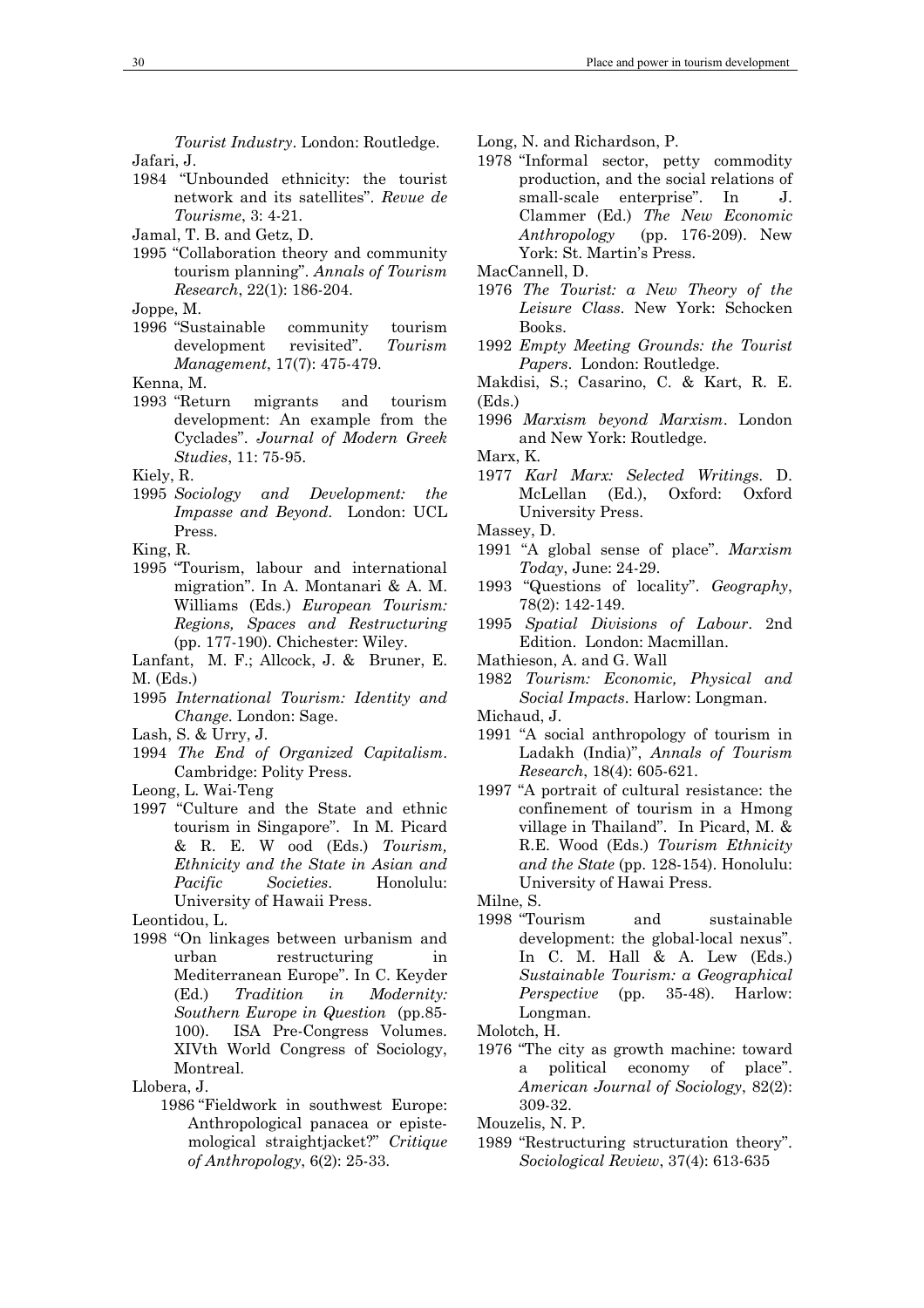- 1995 *Sociological Theory: What Went Wrong? Diagnosis and Remedies*. London: Routledge.
- Murphy, P.
- 1985 *Tourism: a Community Approach.* London: Routledge.

Nuñez, T.

- 1963 "Tourism, tradition and acculturation: weekendismo in a Mexican village". *Ethnology*, 2(3): 347-352.
- Oakes, T.
- 1997 "Ethnic tourism in rural Guizhou: Sense of place and the commerce of authenticity". In M. Picard and R. E. Wood (Eds.) *Tourism, Ethnicity and the State in Asian and Pacific Societies.* (pp. 35-70). Honolulu: University of Hawaii Press.
- 1998 *Tourism and Modernity in China*. London: Routledge.

Odermatt, P.

- 1996 "A case of neglect ? the politics of (re)presentation: a Sardinian case". In J. Boissevain (Ed.) *Coping with Tourists: European Reactions to Mass Tourism* (pp. 84-111). Oxford: Berghahn.
- Oppermann, M.
- 1993 "Tourism space in developing countries". *Annals of Tourism Research*, 20(3): 535-556.

Ortner, S.

- 1984 "Theory in anthropology since the sixties". *Comparative Studies in Society and History*, 26(1): 126-166.
- Palmer, C.
- 1994 "Tourism and colonialism: The experience of the Bahamas", *Annals of Tourism Research*, 21(4): 792-811.
- Pearce, P., Moscardo, G. & Ross, G. F.
- 1996 *Tourism Community Relationships*. London: Pergamon.
- Peck, J. G. & Lepie, A. S.
- 1989 "Tourism and development in three North Carolina coastal towns". In V. L. Smith (Ed.) *Hosts and Guests: The Anthropology of Tourism* (pp. 203- 222). Philadelphia: University of Pennsylvania Press.

Picard. M.

1995 "Cultural heritage and tourist capital: cultural tourism in Bali". In M. F. Lanfant et al. (Eds.) *International Tourism: Identity and Change (pp.* 44-83). London: Sage.

- Picard, M. and Wood, R. E. (Eds.)
- 1997 *Tourism, Ethnicity and the State in Asian and Pacific Societies*. Honolulu: University of Hawaii Press.

Rodenburg, E. F.

- 1980 "The effect of scale in economic development: tourism in Bali". *Annals of Tourism Research*, 7(2): 177- 196.
- Rodríguez, M. & Portales, J.
- 1994 "Tourism and NAFTA". *Tourism Management*, 15(5): 319-322.
- Ryan, C. and Montgomery, D.
- 1994 "The attitudes of Bakewell residents to tourism and issues in community responsive tourism". *Tourism Management*, 15(5): 358-369.

Saarinen, J.

1998 "The social construction of tourist destinations: the process of transformation of the Saariselkä tourism region in Finnish Lapland". In G. Ringer (Ed.) *Destinations: Cultural landscapes of Tourism*. (pp.154-173). London: Routledge.

Saglio, C.

1979 "Tourism for discovery: a project in Lower Casamance, Senegal". In E. de Kadt (Ed.) *Tourism: Passport to Development?* (pp. 321-338) Oxford: Oxford University Press.

Said, E.

1993 *Culture and Imperialism*. London: Chatto & Windus.

Sapelli, G.

1995 *Southern Europe Since 1945: Tradition and Modernity in Portugal, Spain, Italy, Greece and Turkey*. London: Longman.

Sassen, S.

1991 *The Global City*. Princeton: Princeton University Press.

2000 "Paradigms lost, paradigms regained? development studies in the twentyfirst century". *Third World Quarterly*, 21(1): 7-20.

Scott, J.

1997 "Chances and choices: women and tourism in northern Cyprus". In M. T. Sinclair (Ed.) *Gender, Work and Tourism* (pp. 66-90 ). London: Routledge.

Schuurman, F. J.